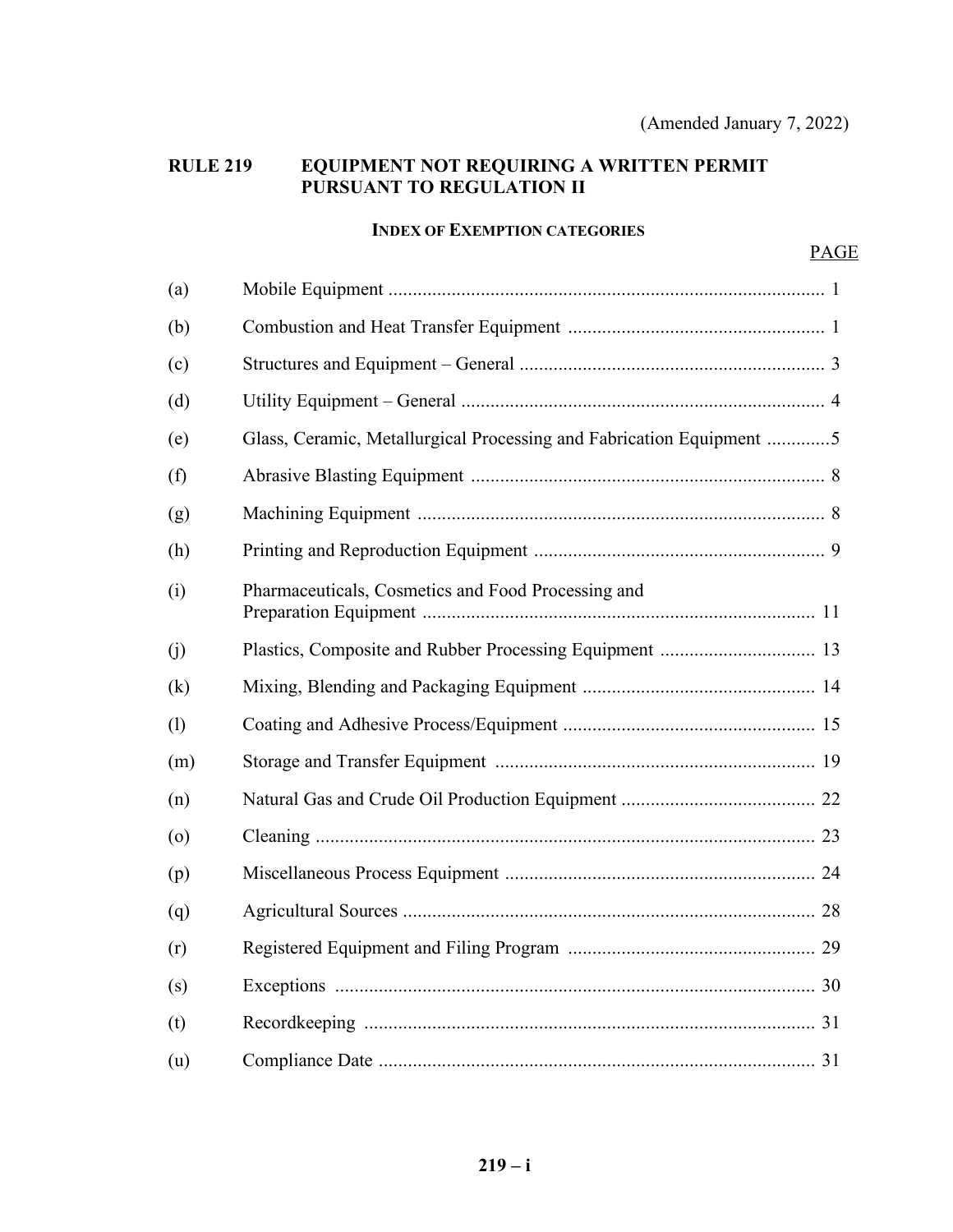(Adopted Jan. 9, 1976)(Amended Oct. 8, 1976)(Amended February 2, 1979) (Amended Oct. 5, 1979)(Amended Sept. 4, 1981)(Amended June 3, 1988) (Amended September 11, 1992)(Amended August 12, 1994) (Amended December 13, 1996)(Amended September 11, 1998) (Amended August 13, 1999)(Amended May 19, 2000) (Amended November 17, 2000)(Amended July 11, 2003) (Amended December 3, 2004)(Amended May 5, 2006)(Amended July 14, 2006) (Amended June 1, 2007)(Amended May 3, 2013) (Amended May 5, 2017)(Amended April 6, 2018)(Amended January 7, 2022)

### **RULE 219 - EQUIPMENT NOT REQUIRING A WRITTEN PERMIT PURSUANT TO REGULATION II**

## Purpose

The purpose of this rule is to identify equipment, processes, or operations that emit small amounts of air contaminants that shall not require written permits, unless such equipment, process or operation is subject to subdivision (s) – Exceptions. In addition, exemption from written permit requirements in this rule is only applicable if the equipment, process, or operation is in compliance with subdivision (t).

Written permits are not required for:

- (a) Mobile Equipment
	- (1) motor vehicle or vehicle as defined by the California Vehicle Code; or
	- (2) marine vessel as defined by Health and Safety Code Section 39037.1; or
	- (3) a motor vehicle or a marine vessel that uses one internal combustion engine to propel the motor vehicle or marine vessel and operate other equipment mounted on the motor vehicle or marine vessel; or
	- (4) equipment which is mounted on a vehicle, motor vehicle or marine vessel if such equipment does not emit air contaminants;
	- (5) asphalt pavement heaters (which are any mobile equipment used for the purposes of road maintenance and new road construction) provided a filing pursuant to Rule 222 is submitted to the Executive Officer.

This subdivision does not apply to air contaminant emitting equipment which is mounted and operated on motor vehicles, marine vessels, mobile hazardous material treatment systems, mobile day tankers [except those carrying solely fuel oil with an organic vapor pressure of 5 mm Hg  $(0.1 \text{ psi})$  absolute or less at 21.1 °C  $(70 °F)$ ].

(b) Combustion and Heat Transfer Equipment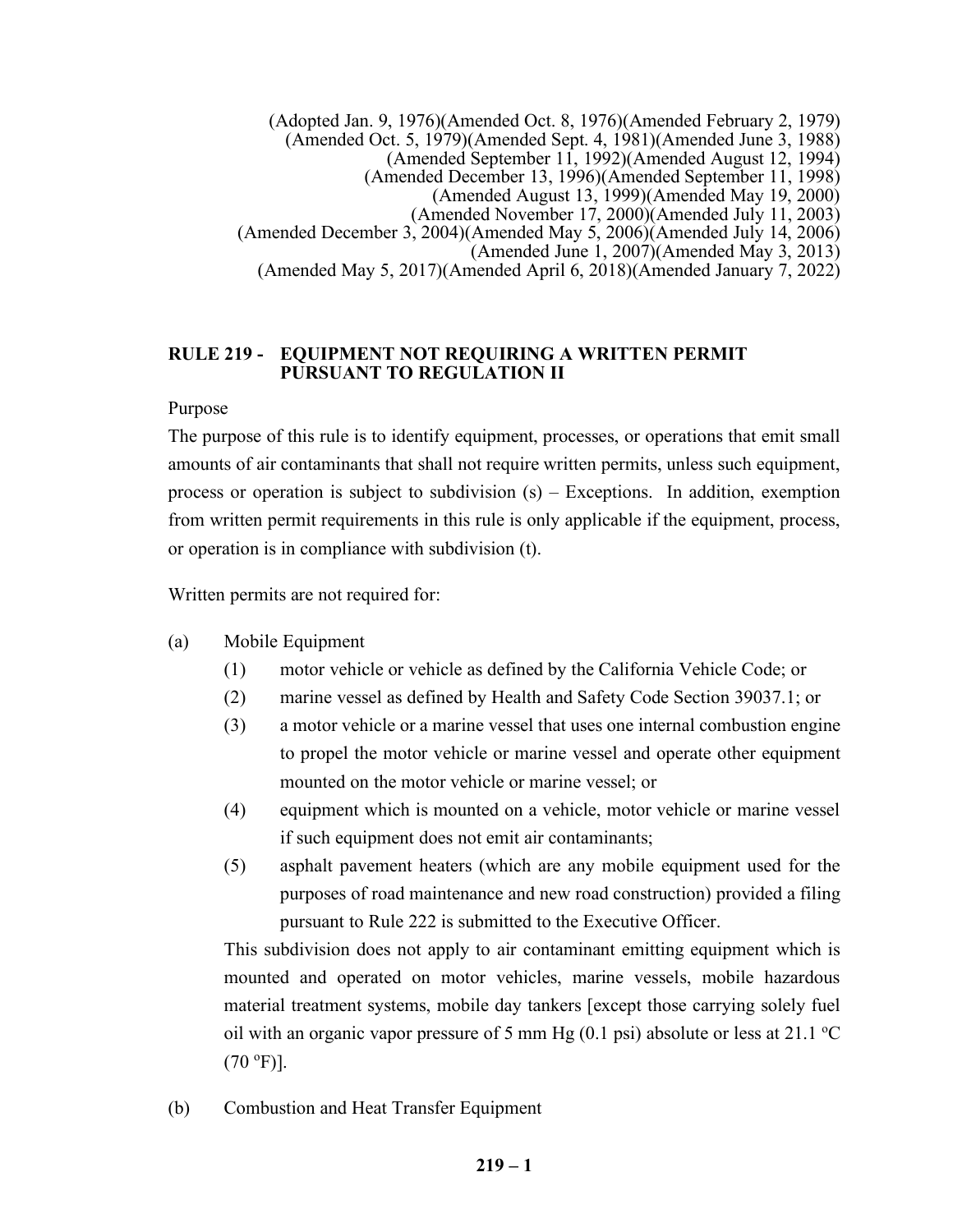- (1) Internal combustion engines with a manufacturer's rating of 50 brake horsepower or less; or internal combustion engines, used exclusively for electrical generation at remote two-way radio transmission towers where no utility, electricity or natural gas is available within a  $\frac{1}{2}$  mile radius, with a manufacturer's rating of 100 brake horsepower or less and are fired exclusively on diesel #2 fuel, compressed natural gas (CNG) or liquefied petroleum gas (LPG); or stationary gas turbine engines including microturbines, with a rated maximum heat input capacity of 3,500,000 British thermal units (Btu) per hour or less, provided that the cumulative power output of all such engines at a facility is less than two megawatts, and that the engines are certified at the time of manufacture with the state of California or were in operation prior to May 3, 2013 provided a filing pursuant to Rule 222 is submitted to the Executive Officer. (b)
	- (2) Boilers, process heaters, or any combustion equipment that has a rated maximum heat input capacity of 2,000,000 Btu per hour (gross) or less and are equipped to be heated exclusively with natural gas, methanol, liquefied petroleum gas, or any combination thereof; or diesel fueled boilers that have a rated maximum heat input capacity of 2,000,000 Btu per hour or less, are fueled exclusively with diesel #2 fuel, and are located more than 4,000 feet above sea level or more than 15 miles offshore from the mainland, and where the maximum NO<sub>x</sub> emission output of the equipment is less than one pound per day and uses less than 50 gallons of fuel per day, and have been in operation prior to May 3, 2013 provided a filing pursuant to Rule 222 is submitted to the Executive Officer. This exemption does not apply to internal combustion engines or turbines. This exemption does not apply whenever there are emissions other than products of combustion, except for food ovens with a rated maximum heat input capacity of 2,000,000 Btu/hour or less, that are fired exclusively on natural gas and where the process VOC emissions are less than one pound per day, and provided a filing pursuant to Rule 222 is submitted to the Executive Officer.
	- (3) Portable diesel fueled heaters, with a rated maximum heat input capacity of 250,000 Btu per hour or less, and that are equipped with burner(s) designed to fire exclusively on diesel fuel only provided a filing pursuant to Rule 222 is submitted to the Executive Officer.
	- (4) Power pressure washers and hot water or steam washers and cleaners, that are equipped with a heater or burner that is designed to be fired on diesel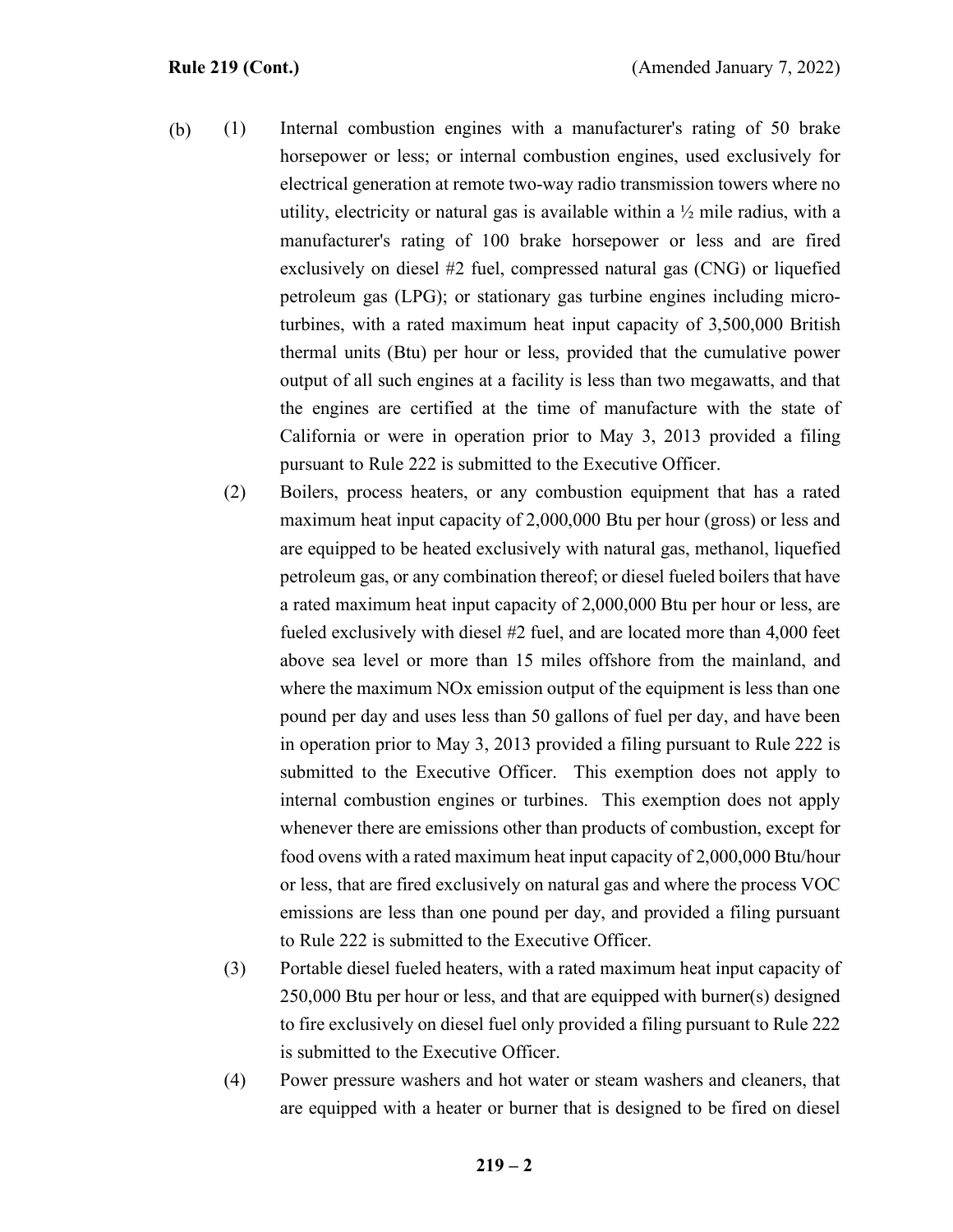fuel, has a rated maximum heat input capacity of 550,000 Btu per hour or less, is equipped with non-resettable chronometer, and the maximum NOx emission output of the equipment is less than one pound per day and uses no more than 50 gallons of fuel per day provided a filing pursuant to Rule 222 is submitted to the Executive Officer. This exemption does not apply to internal combustion engines or turbines.

- (5) Fuel cells, which produce electricity in an electro-chemical reaction and use phosphoric acid, molten carbonate, proton exchange membrane, or solid oxide technologies; and associated heating equipment, provided the heating equipment: (b)
	- (A) does not use a combustion source; or
	- (B) notwithstanding paragraph (b)(2), is fueled exclusively with natural gas, methanol, liquefied petroleum gas, or any combination thereof, including heaters that have a rated maximum heat input capacity of greater than 2,000,000 Btu per hour, provided that the supplemental heat used is 90,000 therms per year or less and provided a filing pursuant to Rule 222 is submitted to the Executive Officer.
	- (6) Test cells and test stands used for testing burners or internal combustion engines provided that the equipment uses less than 800 gallons of diesel fuel and 3,500 gallons of gasoline fuel per year, or uses other fuels with equivalent or less emissions.
	- (7) Internal combustion engines used exclusively for training at educational institutions.
	- (8) Portable combustion equipment, pursuant to subdivision (r).
- (c) Structures and Equipment General
	- (1) Structural changes which cannot change the quality, nature or quantity of air contaminant emissions.
	- (2) Repairs or maintenance not involving structural changes to any equipment for which a permit has been granted.
	- (3) Identical replacement in whole or in part of any equipment where a permit to operate had previously been granted for such equipment under Rule 203, except seals for external or internal floating roof storage tanks.
	- (4) Replacement of floating roof tank seals provided that the replacement seal is of a type and model which the Executive Officer has determined is capable of complying with the requirements of Rule 463.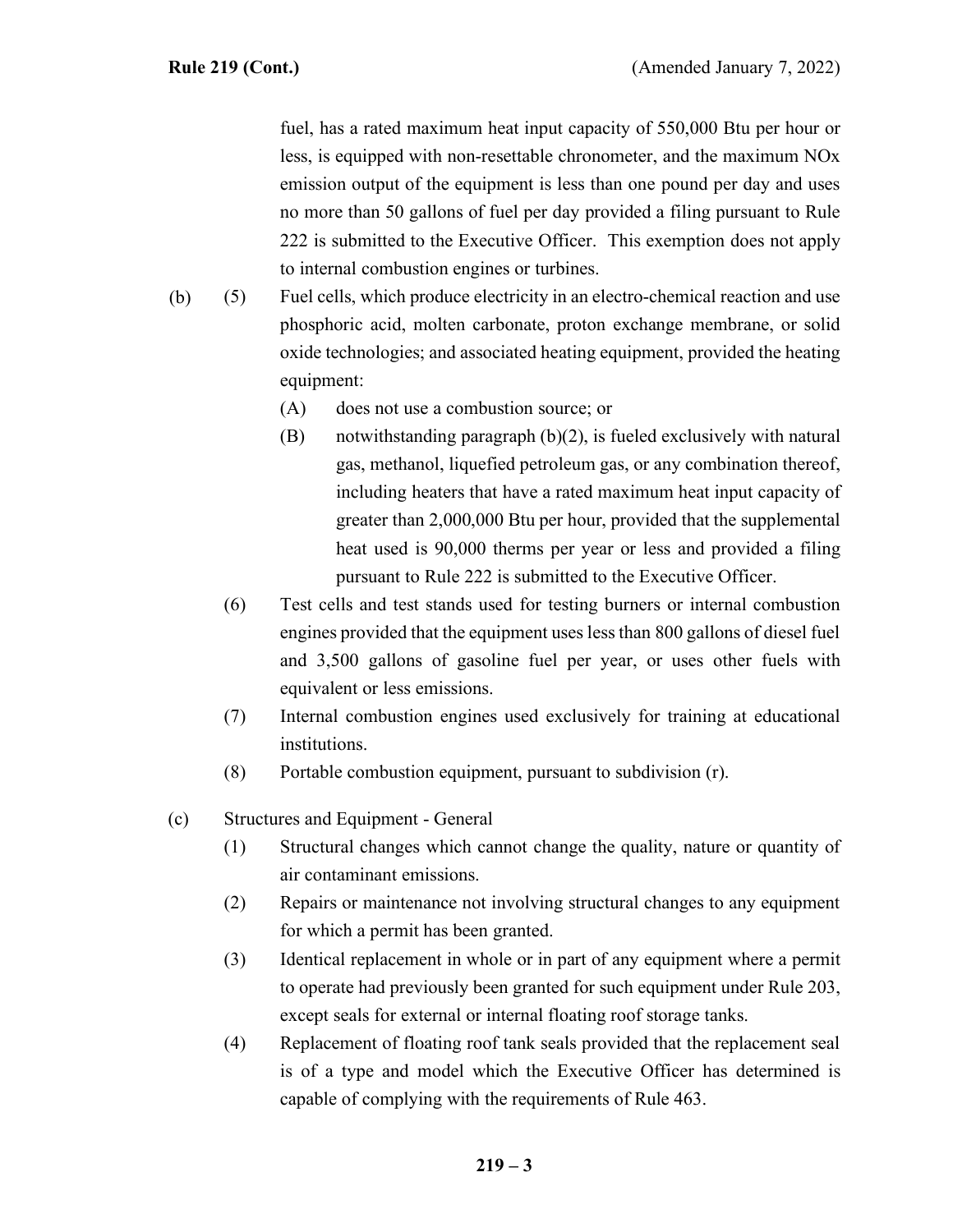- (5) Equipment utilized exclusively in connection with any structure which is designed for and used exclusively as a dwelling for not more than four families, and where such equipment is used by the owner or occupant of such a dwelling. . (c)
	- (6) Laboratory testing and quality control testing equipment used exclusively for chemical and physical analysis, non-production bench scale research equipment, and control equipment exclusively venting such equipment. Laboratory testing equipment does not include engine test stands or test cells unless such equipment is also exempt pursuant to paragraph (b)(4).
	- (7) Vacuum-producing devices used in laboratory operations or in connection with other equipment not requiring a written permit.
	- (8) Vacuum-cleaning systems used exclusively for industrial, commercial, or residential housekeeping purposes.
	- (9) Hoods, stacks, or ventilators.
	- (10) Passive and intermittently operated active venting systems used at and around residential structures to prevent the accumulation of naturally occurring methane and associated gases in enclosed spaces.
	- (11) Sub-slab Ventilation systems including associated air pollution control equipment with an aggregate flow rate of less than 200 standard cubic feet per minute (scfm) where vacuum suction pits do not penetrate more than 18 inches below the bottom of the slab, provided the inlet total organic compounds concentration does not exceed 15 ppmv, measured as hexane, and provided the ventilations system is connected to air pollution control equipment consisting of a carbon adsorber sized to handle at least 200 scfm, or equivalent air pollution control.
- (d) Utility Equipment General
	- (1) Comfort air conditioning or ventilating systems which are not designed or used to remove air contaminants generated by, or released from, specific equipment units, provided such systems are exempt pursuant to paragraph  $(b)(2)$ .
	- (2) Refrigeration units except those used as or in conjunction with air pollution control equipment.
	- (3) Water cooling towers and water cooling ponds, both not used for evaporative cooling of process water or used for evaporative cooling of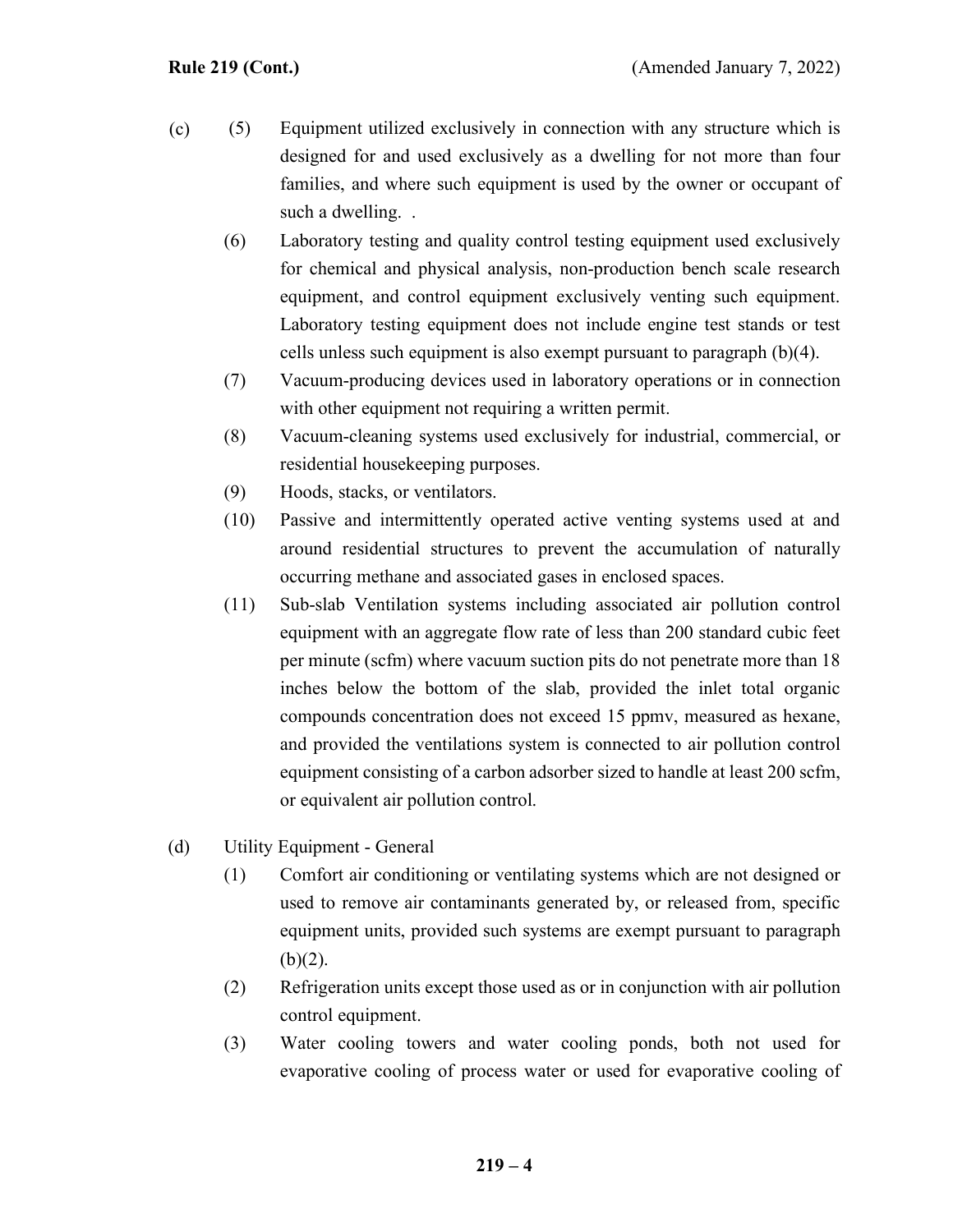water from barometric jets or from barometric condensers and in which no chromium compounds are contained, including:

- (A) Cooling towers used for comfort cooling; and (d)  $(3)$ 
	- (B) Industrial cooling towers located in a chemical plant, refinery or other industrial facility, provided a filing pursuant to Rule 222 is submitted to the Executive Officer.
	- (4) Equipment used exclusively to generate ozone and associated ozone destruction equipment for the treatment of cooling tower water or for water treatment processes.
	- (5) Equipment used exclusively for steam cleaning provided such equipment is also exempt pursuant to paragraph (b)(2).
	- (6) Equipment used exclusively for space heating provided such equipment is exempt pursuant to paragraph (b)(2).
	- (7) Equipment used exclusively to compress or hold purchased quality natural gas, except internal combustion engines not exempted pursuant to paragraph  $(b)(1)$ .
	- (8) Emergency ventilation systems used exclusively to scrub ammonia from refrigeration systems during process upsets or equipment breakdowns.
	- (9) Emergency ventilation systems used exclusively to contain and control emissions resulting from the failure of a compressed gas storage system.
	- (10) Passive carbon adsorbers, with a maximum vessel capacity of no more than 120 gallons, without mechanical ventilation, and used exclusively for odor control at wastewater treatment plants, food waste slurry storage tanks, or sewer collection systems, including sanitary sewers, manholes, and pump stations.
	- (11) Refrigerant recovery and/or recycling units. This exemption does not include refrigerant reclaiming facilities.
	- (12) Carbon arc lighting equipment provided such equipment is exempt pursuant to paragraph  $(b)(1)$ .
- (e) Glass, Ceramic, Metallurgical Processing, and Fabrication Equipment
	- (1) Crucible-type or pot-type furnaces with a brimful capacity of less than 7400 cubic centimeters (452 cubic inches) of any molten metal and control equipment exclusively venting the equipment.
	- (2) Crucible furnaces, pot furnaces, or induction furnaces with a capacity of 450 kilograms (992 pounds) or less each, and control equipment used to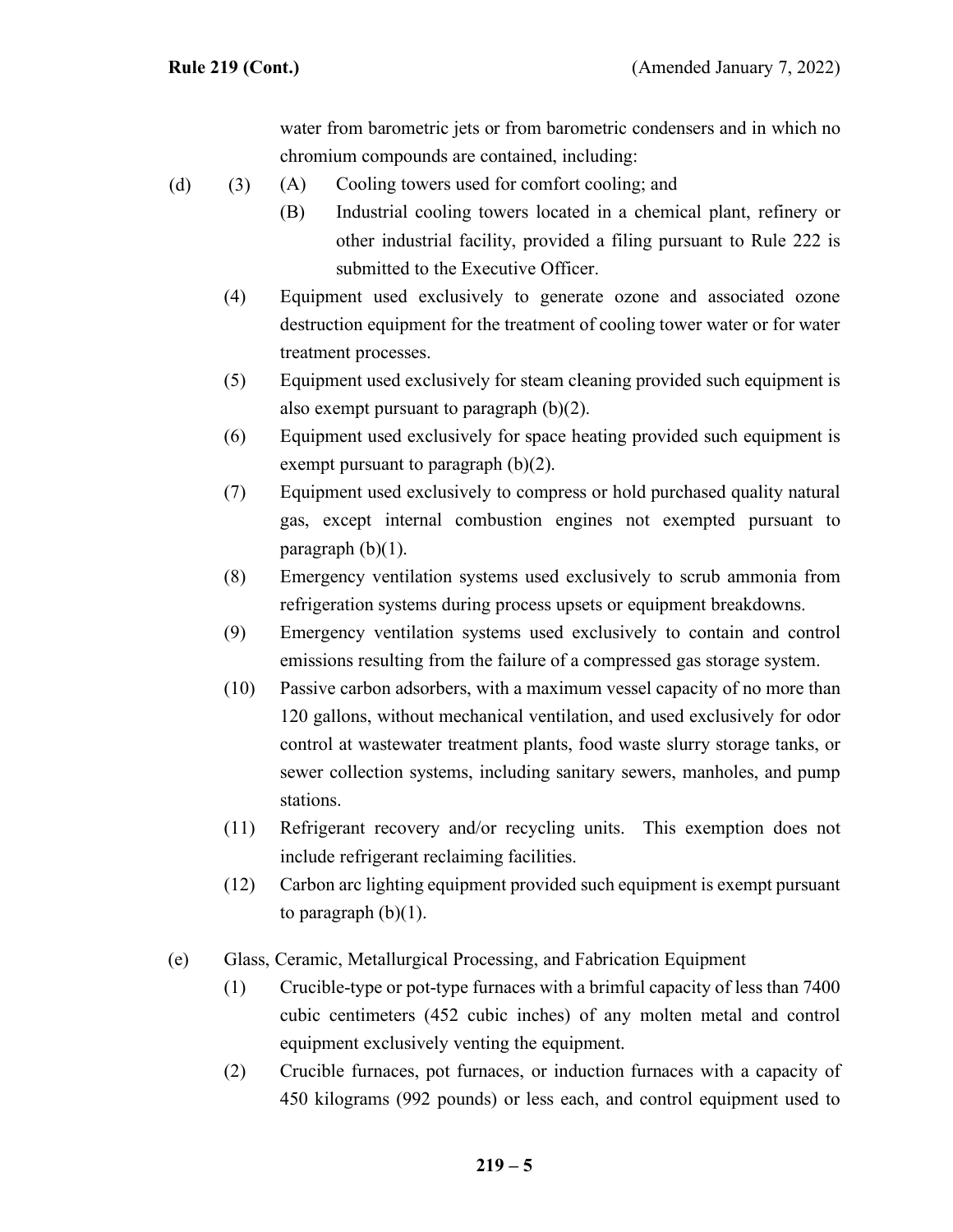exclusively vent the equipment where no sweating or distilling is conducted and where only the following materials are poured or held in a molten state:

- (A) Aluminum or any alloy containing over 50 percent aluminum,  $(e)$  (2)
	- (B) Magnesium or any alloy containing over 50 percent magnesium,
	- (C) Tin or any alloy containing over 50 percent tin,
	- (D) Zinc or any alloy containing over 50 percent zinc,
	- (E) Copper or any alloy containing over 50 percent copper,
	- (F) Precious metals, and
	- (G) Ceramic materials, including glass and porcelain.

Provided these materials do not contain alloying elements of arsenic, beryllium, cadmium, chromium and/or lead and such furnaces are exempt pursuant to paragraph (b)(2).

- (3) Molds used for the casting of metals and control equipment used to exclusively vent the equipment.
- (4) Inspection equipment used exclusively for metal, plastic, glass, or ceramic products and control equipment used to exclusively vent such equipment.
- (5) Ovens used exclusively for curing potting materials or castings made with epoxy resins, provided such ovens are exempt pursuant to paragraph (b)(2).
- (6) Hand-held or automatic brazing and soldering equipment, and control equipment that exclusively vents such equipment, provided that the equipment uses one quart per day or less or 22 quarts per calendar month or less of material containing VOC. This exemption does not include hot oil, hot air, or vapor phase solder leveling equipment and related control equipment.
- (7) Brazing ovens where no volatile organic compounds (except flux) are present in the materials processed in the ovens, provided such ovens are exempt pursuant to paragraph (b)(2).
- (8) Welding equipment, oxygen gaseous fuel-cutting equipment, hand-held plasma-arc cutting equipment, hand-held laser cutting equipment, laser etching or engraving equipment and associated air pollution control equipment. This exemption does not include cutting equipment described in this paragraph that is used to cut stainless steel, or alloys containing 0.1% by weight or more of chromium, nickel, cadmium or lead, unless the equipment is used exclusively for maintenance or repair operations. In addition this exemption does not include laser cutting, etching and engraving equipment that are rated more than 400 watts,.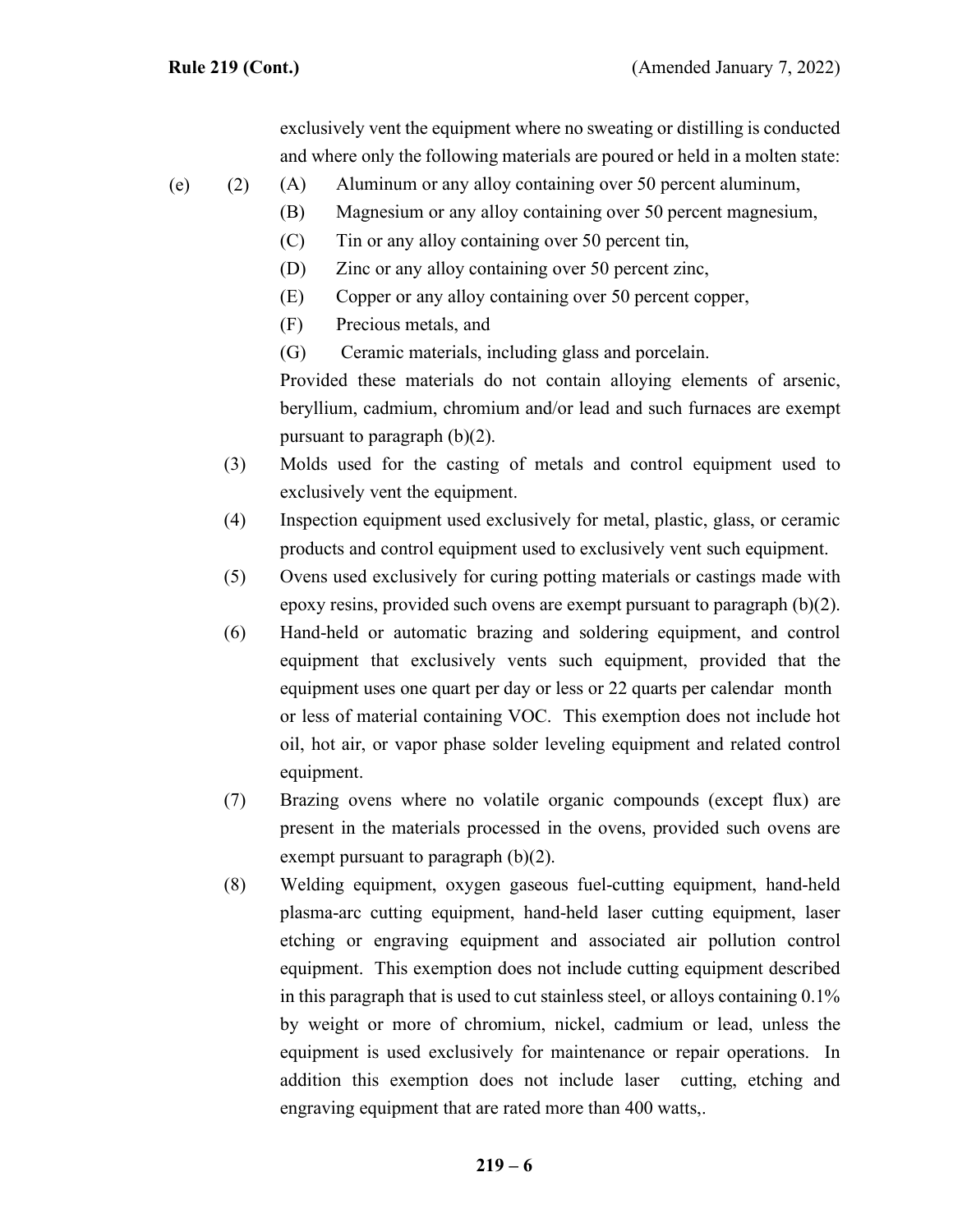- (9) Sintering equipment used exclusively for the sintering of metal (excluding lead) or glass where no coke or limestone is used, and control equipment exclusively venting such equipment, provided such equipment is exempt pursuant to paragraph (b)(2). (e)
	- (10) Mold forming equipment for foundry sand to which no heat is applied, and where no volatile organic materials are used in the process, and control equipment used to exclusively vent such equipment.
	- (11) Metal forming equipment or equipment used for heating metals for forging, rolling, pressing, or drawing of metals provided that any lubricants used have 50 grams or less of VOC per liter of material or a VOC composite partial pressure of 20 mm Hg or less at 20  $^{\circ}$ C (68  $^{\circ}$ F) provided such heaters are exempt pursuant to paragraph  $(b)(2)$  and control equipment exclusively venting the equipment.
	- (12) Heat treatment equipment and associated water quench tanks used exclusively for heat treating glass or metals (provided no volatile organic compound materials are present), or equipment used exclusively for case hardening, carburizing, cyaniding, nitriding, carbonitriding, siliconizing or diffusion treating of metal objects, provided any combustion equipment involved is exempt pursuant to paragraph (b)(2).
	- (13) Ladles used in pouring molten metals.
	- (14) Tumblers used for the cleaning or deburring of solid materials, and associated air pollution control equipment.
	- (15) Die casting machines, except those used for copper base alloys, those with an integral furnace having a brimful capacity of more than 450 kg (992 lbs.), or those using a furnace not exempt pursuant to paragraph (b)(2).
	- (16) Furnaces or ovens used for the curing or drying of porcelain enameling, or vitreous enameling provided such furnaces or ovens are exempt pursuant to paragraph (b)(2).
	- (17) Wax burnout kilns where the total internal volume is less than 0.2 cubic meter (7.0 cubic feet) or kilns used exclusively for firing ceramic ware, provided such kilns are exempt pursuant to paragraph (b)(2) and control equipment used to exclusively vent the equipment.
	- (18) Shell-core and shell-mold manufacturing machines.
	- (19) Furnaces used exclusively for melting titanium materials in a closed evacuated chamber where no sweating or distilling is conducted, provided such furnaces are exempt pursuant to paragraph  $(b)(2)$ .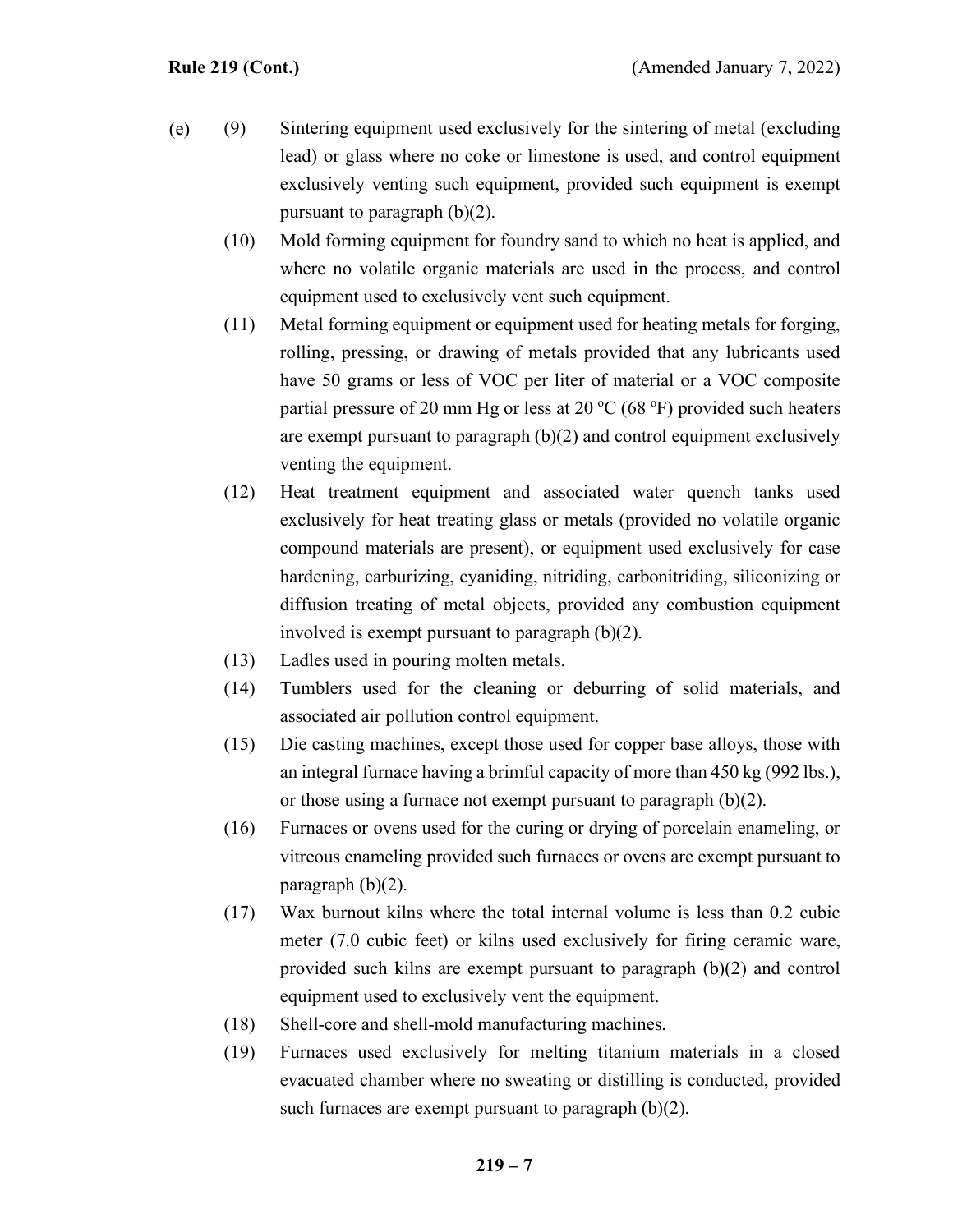- (20) Vacuum metallizing chambers which are electrically heated or heated with equipment that is exempt pursuant to paragraph (b)(2), and control equipment used to exclusively vent such equipment, provided the control equipment is equipped with a mist eliminator or the vacuum pump used with control equipment demonstrates operation with no visible emissions from the vacuum exhaust. (e)
	- (21) Notwithstanding the exemptions in paragraph (e)(12), equipment existing as of May 5, 2017 that is subject to the exemption in paragraph (e)(12) that is an integral part of an operation requiring a written permit shall continue to be exempt, provided the equipment is identified, described in detail and submitted for inclusion into the permit equipment description with any associated application for Permit to Construct or Permit to Operate. Equipment described in this paragraph includes, but is not limited to quench tanks that are part of a heat treating operation.
- (f) Abrasive Blasting Equipment
	- (1) Blast cleaning cabinets in which a suspension of abrasive in water is used and control equipment used to exclusively vent such equipment.
	- (2) Manually operated abrasive blast cabinet, vented to a dust-filter where the total internal volume of the blast section is 1.5 cubic meters (53 cubic feet) or less, and any dust filter exclusively venting such equipment.
	- (3) Enclosed equipment used exclusively for shot blast removal of flashing from rubber and plastics at sub-zero temperatures and control equipment exclusively venting such equipment.
	- (4) Shot peening operations, flywheel type and control equipment used to exclusively vent such equipment.
	- (5) Portable sand/water blaster equipment and associated internal combustion engine provided the water in the mixture is 66 percent or more by volume is maintained during operation of such equipment. Internal combustion engines must be exempt pursuant to paragraph  $(b)(1)$ .
- (g) Mechanical Equipment
	- (1) Equipment used exclusively for buffing (except tire buffers), polishing, carving, mechanical cutting, drilling, machining, pressing, routing, sanding, stamping, surface grinding or turning provided that any lubricants, coolants, or cutting oils used have 50 grams or less of VOC per liter of material or a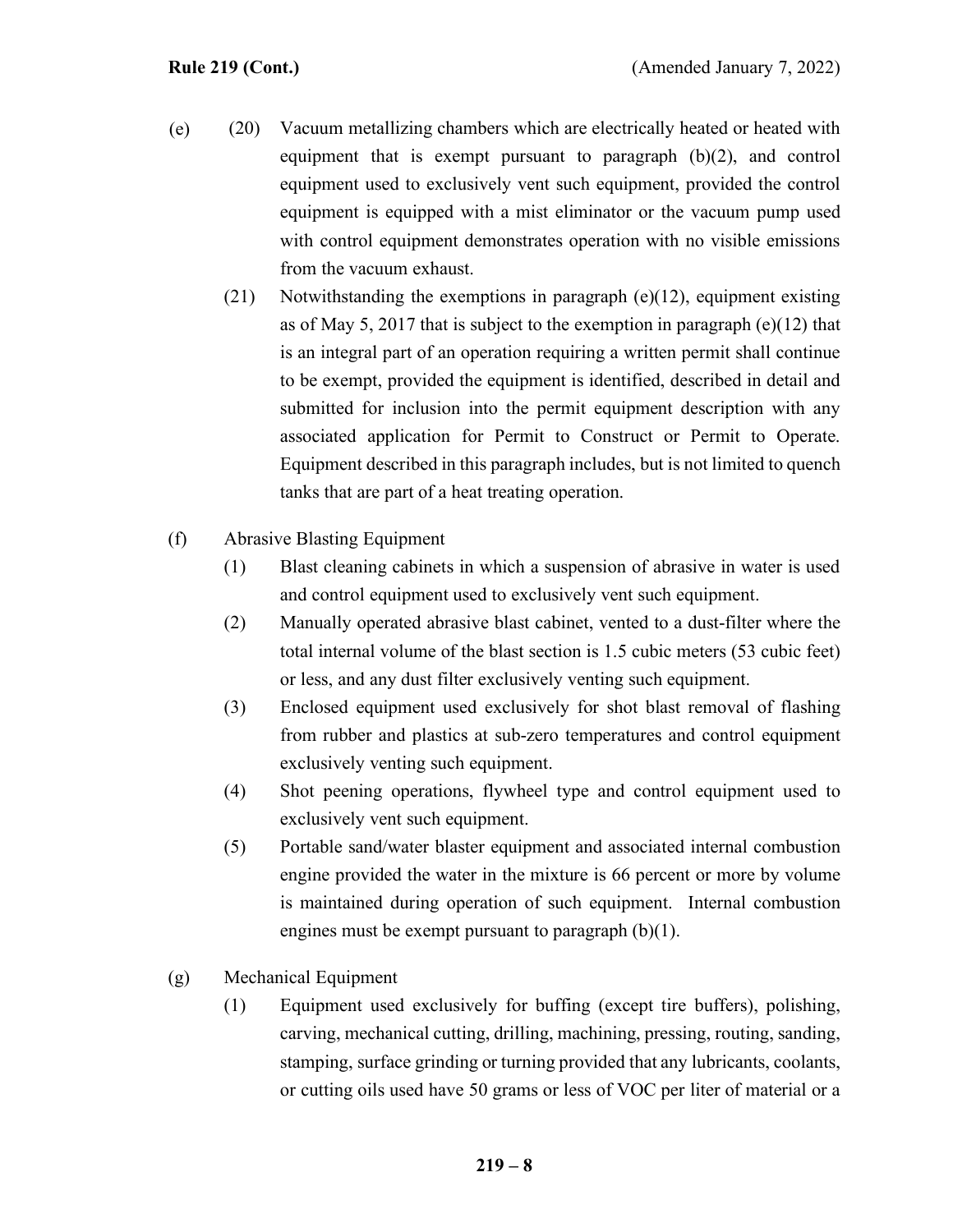VOC composite partial pressure of 20 mm Hg or less at 20  $^{\circ}$ C (68  $^{\circ}$ F) and control equipment used to exclusively vent such equipment. This exemption does not include asphalt pavement grinders, or portable asphalt recycling equipment.

- (2) Wood Products: Equipment used exclusively for shredding of wood, or the extruding, handling, or storage of wood chips, sawdust, or wood shavings and control equipment used to exclusively vent such equipment, provided the source of the wood does not include wood that is painted or treated for exterior exposure, or wood that is comingled with other construction and demolition materials. This exemption does not include internal combustion engines over 50 bhp, which are used to supply power to such equipment. In addition, this exemption does not include the shredding, extruding, handling or storage of any organic waste material generated from gardening, agricultural, or landscaping activities including, but not limited to, leaves, grass clippings, tree and shrub trimmings and plant remains. (g)
	- (3) Equipment used exclusively to mill or grind coatings or molding compounds where all materials charged are in the paste form.
	- (4) Equipment used for separation or segregation of plastic materials intended for recycling, provided there is no mechanical cutting, shredding or grinding and where no odors are emitted.
- (h) Printing and Reproduction Equipment
	- (1) Printing and related coating and/or laminating equipment and associated dryers and curing equipment, as well as associated air pollution control equipment, provided such dryers and curing equipment are exempt pursuant to paragraph (b)(2), and air pollution control equipment is not required for source specific rule compliance, and provided that:
		- (A) the VOC emissions from such equipment (including clean-up) are three pounds per day or less or 66 pounds per calendar month or less; or
		- (B) the total quantity of plastisol type inks, coatings and adhesives and associated VOC containing solvents (including clean-up) used is six (6) gallons per day or less or 132 gallons per calendar month or less; or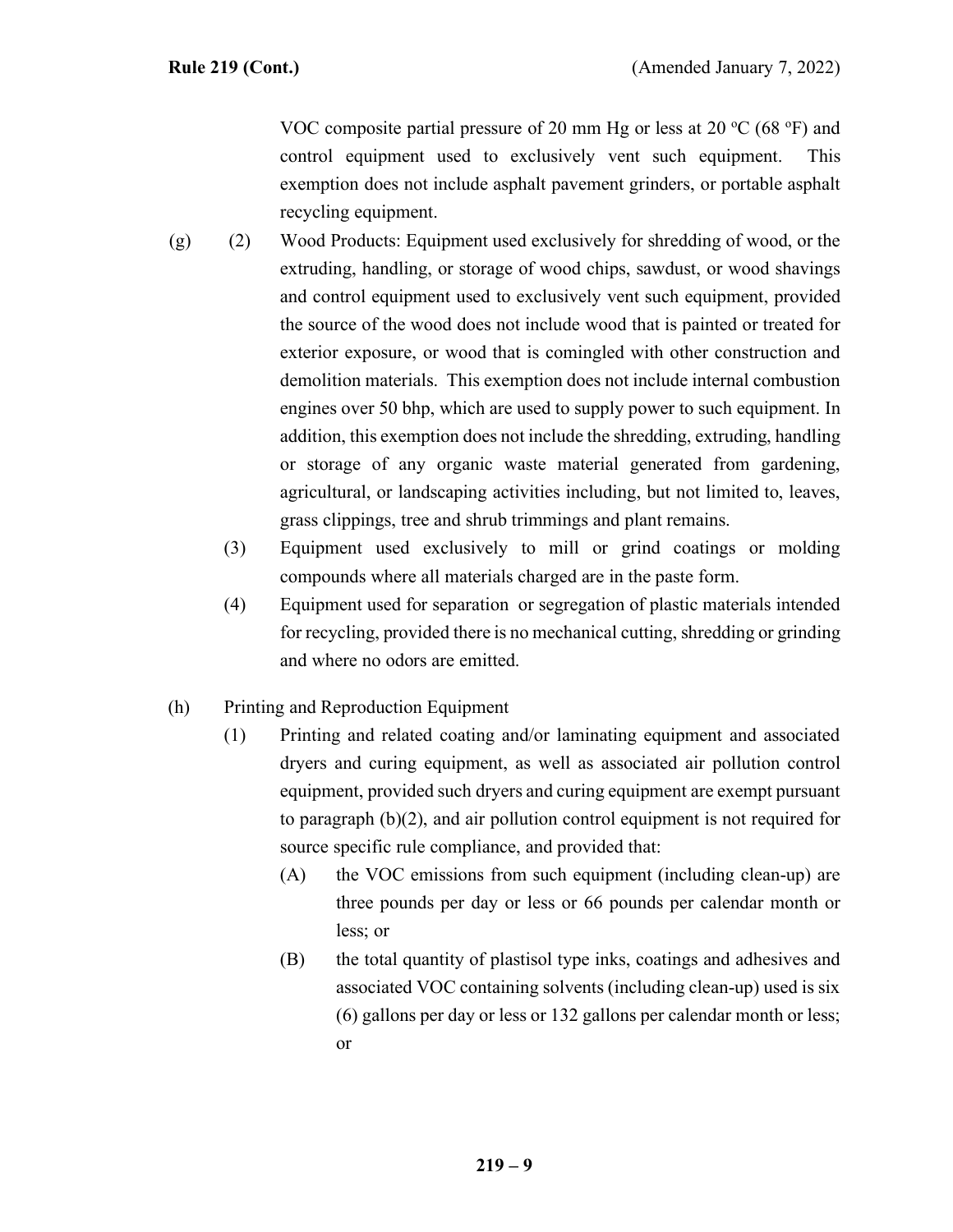- (C) the total quantity of UV/EB/LED (non-solvent based and nonwaterborne) inks, coatings, and adhesives, fountain solutions (excluding water) and associated VOC containing solvents (including clean-up) is six (6) gallons per day or less, or 132 gallons per calendar month or less; or  $(h)$   $(1)$ 
	- (D) the total quantity of inks, coatings and adhesives not specified in (B) or (C) above, fountain solutions (excluding water) and associated VOC containing solvents (including clean-up) used is two (2) gallons per day or less or 44 gallons per calendar month or less; or
	- (E) all inks, coatings and adhesives, fountain solutions, and associated VOC containing solvents (excluding cleanup solvents) contain fifty (50) grams or less of VOC per liter of material and all cleanup solvents contain twenty five (25) grams or less of VOC per liter of material, and the total quantity of VOC emissions do not exceed one ton per calendar year, and provided that either:
		- (i) a filing pursuant to Rule 222 is submitted to the Executive Officer; or
		- (ii) within 60 days after start-up for new, relocated, or modified facilities, or by March 1, 2018 for facilities existing as of May 5, 2017, a low-VOC verification is submitted to the Executive Officer, in a format approved by the Executive Officer, to demonstrate compliance with material and cleanup solvent VOC concentration limits and the annual VOC emission limit.

If combination of the inks, coatings, and adhesives identified in  $(B)$ ,  $(C)$  and/or  $(D)$ are used in any equipment, this exemption is only applicable if the operations meet the criteria specified in (A) or (E), or the total usage of inks, coatings, adhesives, fountain solutions (excluding water) and associated VOC containing solvents (including cleanup) meets the most stringent applicable limit in (B) (C) or (D). For exemptions based on usage, solvent based UV and waterborne UV materials are subject to the usage limits in (D). VOC emissions shall be determined using test methods approved by the District, CARB and U.S. EPA. In the absence of approved test methods, the applicant can submit VOC calculation procedures acceptable to the District.

(2) Photographic process equipment by which an image is reproduced upon material sensitized by radiant energy and control equipment exclusively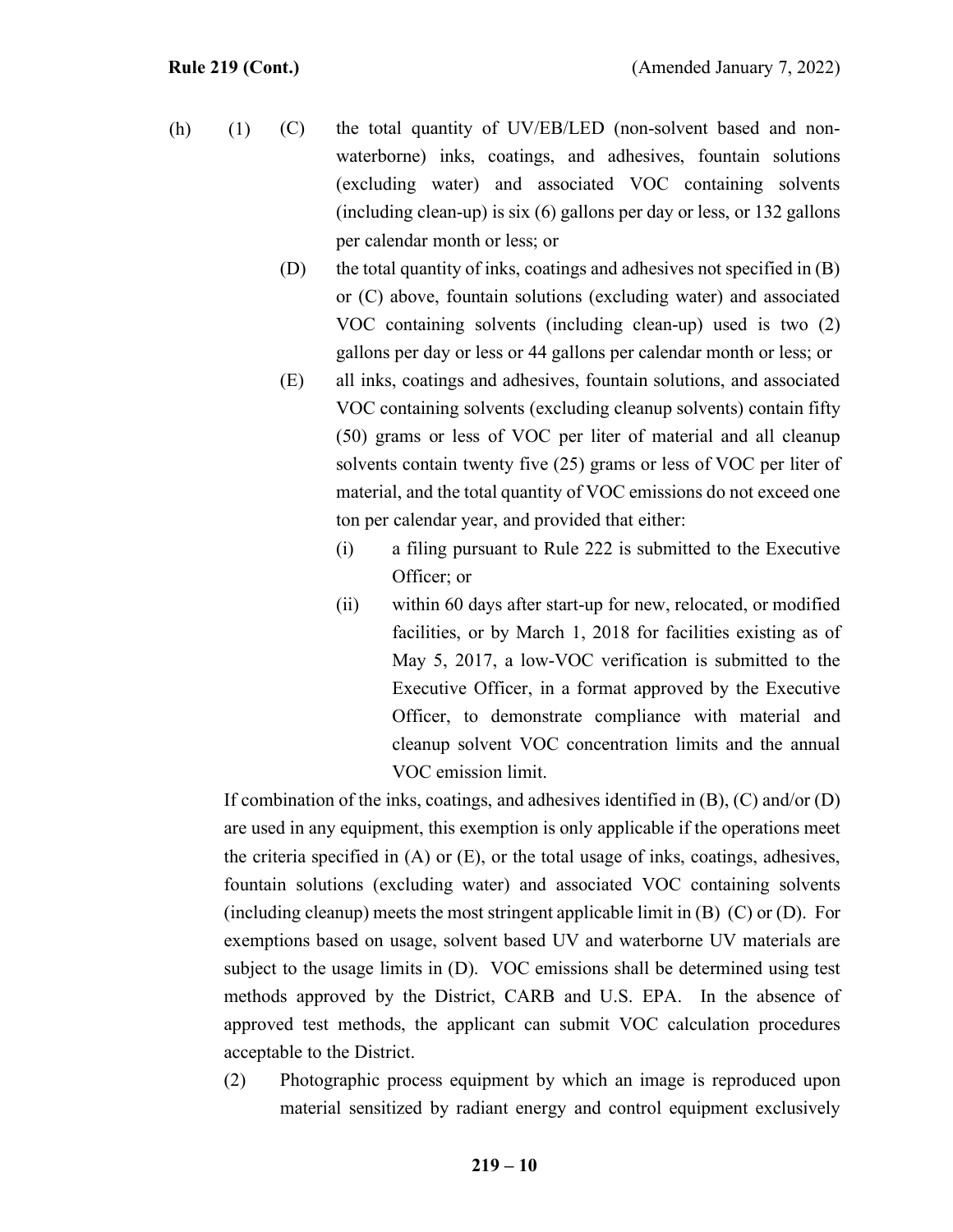venting such equipment, excluding wet gate printing utilizing perchloroethylene and its associated control equipment.

- (3) Lithographic printing equipment which uses laser printing. (h)
	- (4) Printing equipment used exclusively for training and non-production at educational institutions.
	- (5) Flexographic plate making and associated processing equipment.
	- (6) Corona treating equipment and associated air pollution control equipment used for surface treatment in printing, laminating and coating operations.
	- (7) Hand application of materials used in printing operations including but not limited to the use of squeegees, screens, stamps, stencils, any hand tools, and associated air pollution control equipment used to exclusively vent the hand application of materials in printing operations unless such air pollution control equipment is required for source specific rule compliance.
- (i) Pharmaceuticals, Cosmetics, and Food Processing and Preparation Equipment
	- (1) Smokehouses for preparing food in which the maximum horizontal inside cross-sectional area does not exceed 2 square meters (21.5 square feet) and control equipment exclusively venting the equipment.
	- (2) Smokehouses exclusively using liquid smoke, and which are completely enclosed with no vents to either a control device or the atmosphere.
	- (3) Confection cookers where products are edible and intended for human consumption, provided such equipment is exempt pursuant to (b)(2).
	- (4) Grinding, blending, or packaging equipment used exclusively for tea, cocoa, roasted coffee, flavor, fragrance extraction, dried flowers, or spices, provided that the facility uses less than one gallon per day or twenty-two (22) gallons per month of VOC containing solvents, and control equipment used to exclusively vent such equipment.
	- (5) Equipment used in eating establishments for the purpose of preparing food for human consumption.
	- (6) Equipment used to convey or process materials in bakeries or used to produce noodles, macaroni, pasta, food mixes, and drink mixes where products are edible and intended for human consumption provided that the facility uses less than one gallon per day or twenty-two (22) gallons per month of VOC containing solvents, and control equipment exclusively venting such equipment. This exemption does not include storage bins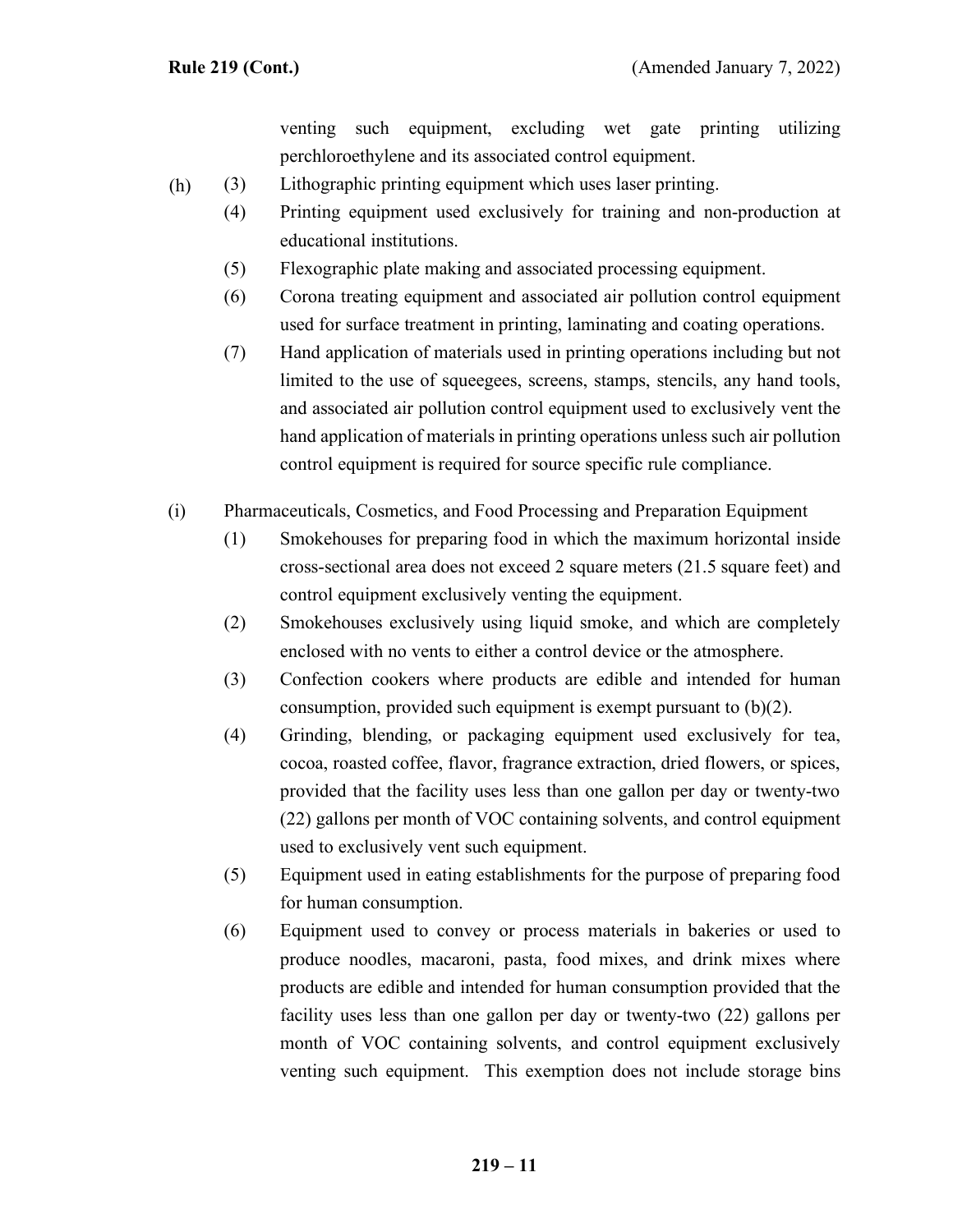located outside buildings, or equipment not exempt pursuant to paragraph  $(b)(2)$ .

(7) Cooking kettles where the entire product in the kettle is edible and intended for human consumption. This exemption does not include deep frying equipment used in facilities other than eating establishments. (i)

- (8) Coffee roasting equipment with a maximum capacity of 15 kilograms or less, and control equipment used to exclusively vent the equipment.
- (9) Equipment used exclusively for tableting, or packaging vitamins, or coating vitamins, herbs, or dietary supplements provided that the equipment uses waterborne solutions that contain a maximum VOC content of no more than 25 grams per liter, or the facility uses less than one gallon per day or twentytwo (22) gallons per month of VOC containing solvents, and control equipment used exclusively to vent such equipment.
- (10) Equipment used exclusively for tableting or packaging pharmaceuticals and cosmetics, or coating pharmaceutical tablets, provided that the equipment uses waterborne solutions that contain a maximum VOC content of no more than 25 grams per liter, or the facility uses less than one gallon per day or twenty-two (22) gallons per month of VOC containing solvents, and control equipment used exclusively to vent such equipment.
- (11) Modified atmosphere food packaging equipment using mixture of gases of no more than 0.4% of carbon monoxide by volume.
- (12) Charbroilers, barbecue grills, and other underfired grills fired on solid or gaseous fuels used in multi-family residential units only if used by the owner or occupant of such dwelling for non-commercial purposes.
- (13) Equipment used to brew beer for human consumption at breweries that produce less than 1,000,000 gallons of beer per calendar year and associated equipment cleaning, provided all equipment used in the manufacturing operation is exempt pursuant to paragraph (b)(2). This exemption does not apply to boilers.
- (14) Equipment used to manufacture dehydrated meat for human or pet consumption, provided non-combustion VOC and PM emissions, including emissions from materials used for cleaning are each one pound per day or less, and the operating temperature is less than 190 degrees Fahrenheit for dehydrating ovens, and provided such equipment is either fired exclusively on natural gas with a maximum heat input capacity of 2,000,000 Btu/hour or less, or is electric.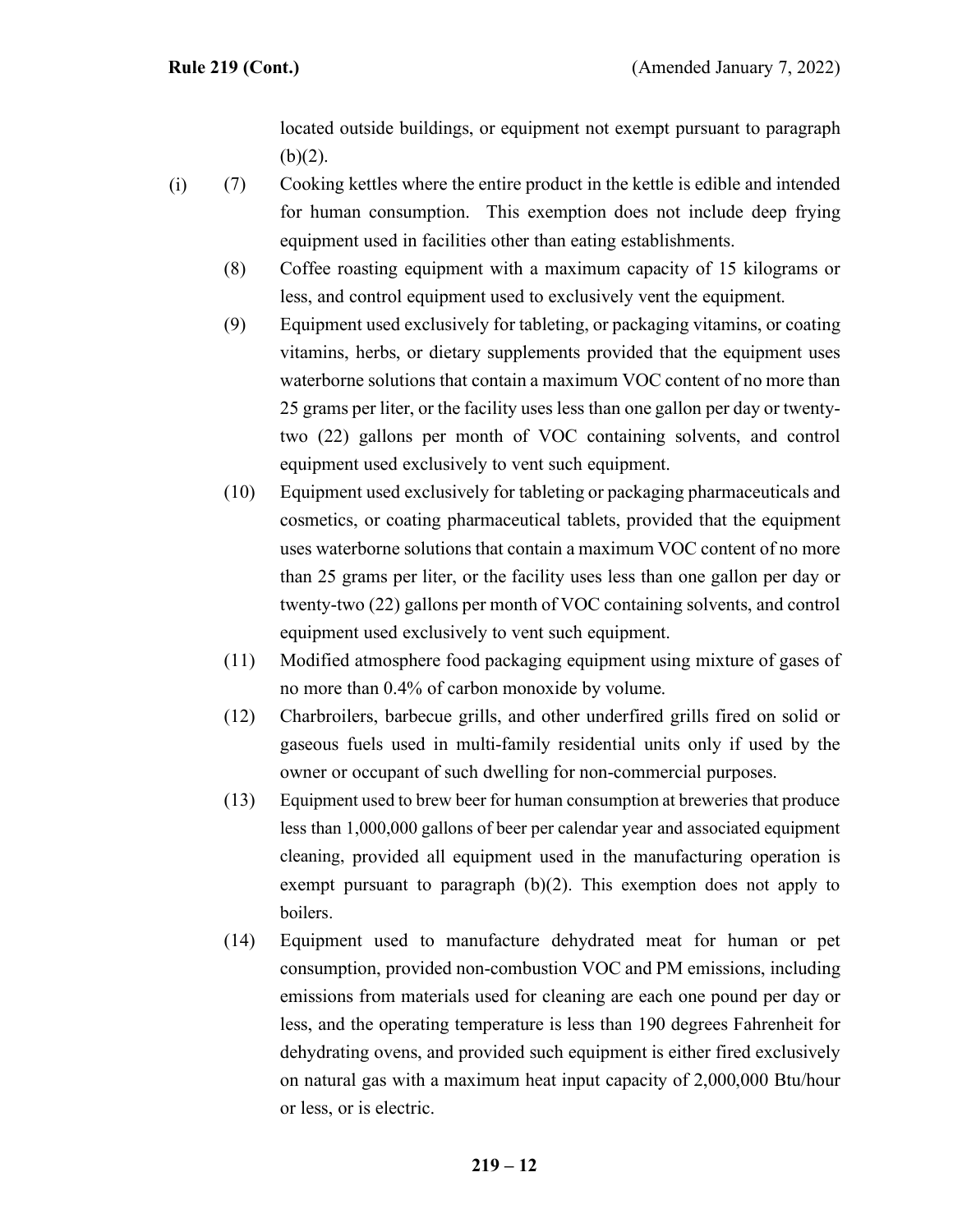- (j) Plastics, Composite, and Rubber Processing Equipment
	- (1) Presses or molds used for curing, post curing, or forming composite products and plastic products where no VOC or chlorinated blowing agent is present, and control equipment is used exclusively to vent these presses or molds.
	- (2) Presses or molds with a ram diameter of less than or equal to 26 inches used for curing or forming rubber products and composite rubber products excluding those operating above 400 °F.
	- (3) Ovens used exclusively for the forming of plastics or composite products, where no foam forming or expanding process is involved.
	- (4) Equipment used exclusively for softening or annealing plastics, provided such equipment is exempt pursuant to paragraph (b)(2). This exemption does not include equipment used for recycling of expanded polystyrene.
	- (5) Extrusion equipment used exclusively for extruding rubber products or plastics where no organic plasticizer is present, or for pelletizing polystyrene foam scrap, except equipment used to extrude or to pelletize acrylics, polyvinyl chloride, polystyrene, and their copolymers.
	- (6) Injection or blow molding equipment for rubber or plastics where no blowing agent is used, or where only compressed air, water or carbon dioxide is used as a blowing agent, and control equipment used to exclusively vent such equipment.
	- (7) Mixers, roll mills and calendars for rubber or plastics where no material in powder form is added and no VOC containing solvents, diluents or thinners are used.
	- (8) Ovens used exclusively for the curing of vinyl plastisols by the closed-mold curing process, provided such ovens are exempt pursuant to paragraph  $(b)(2)$ .
	- (9) Equipment used exclusively for conveying and storing plastic materials, provided they are not in powder form and control equipment exclusively venting the equipment.
	- (10) Hot wire cutting of expanded polystyrene foam and woven polyester film.
	- (11) Photocurable stereolithography equipment and associated post curing equipment.
	- (12) Laser sintering equipment used exclusively for the sintering of nylon or plastic powders and control equipment exclusively venting such equipment, provided such equipment is exempt pursuant to paragraph (b)(2).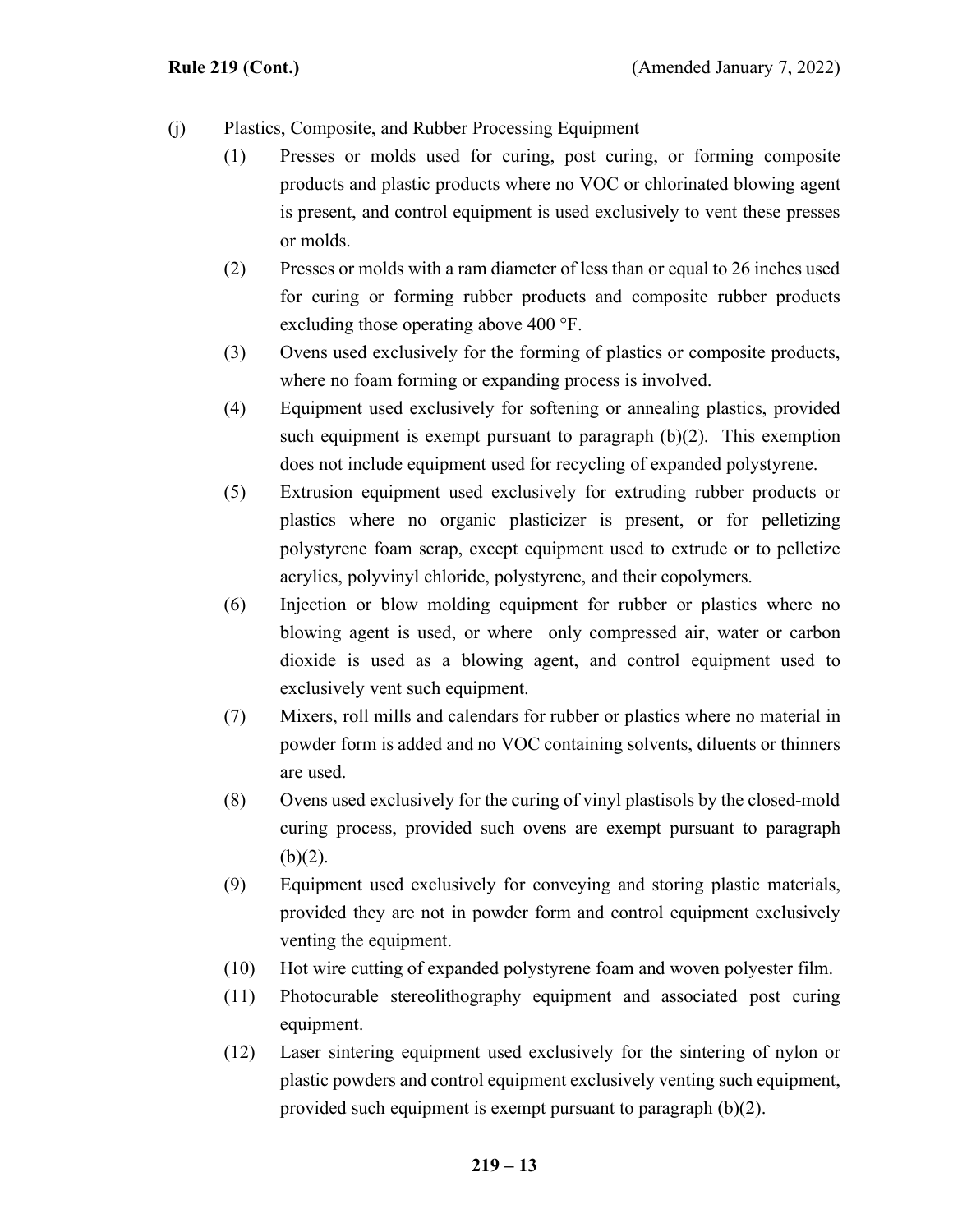- (13) Roller to roller coating systems that create 3-dimensional images provided: (j)
	- (A) the VOC emissions from such equipment (including cleanup) are three (3) pounds per day or less or 66 pounds per calendar month or less; or
	- $(B)$  the coatings contain twenty five (25) grams or less of VOC per liter of material provided that the coating used on such equipment is 12 gallons per day or less or 264 gallons per calendar month or less; or
	- (C) the coatings contain fifty (50) grams or less of VOC per liter of material, and using exclusively cleanup solvents containing twenty five (25) grams or less of VOC per liter of material, and the total quantity of VOC emissions do not exceed one ton per calendar year, and provided a filing pursuant to Rule 222 is submitted to the Executive Officer.

VOC emissions shall be determined using test methods approved by the District, CARB and U.S. EPA. In the absence of approved test methods, the applicant can submit VOC calculation procedures acceptable to the District.

- (k) Mixing, Blending, and Packaging Equipment
	- (1) Batch mixers, which have a brimful capacity of 55 gallons or less (7.35 cubic feet) and control equipment used exclusively to vent the equipment, and associated filling equipment.
	- (2) Equipment used exclusively for mixing and blending of materials where no VOC containing solvents are used and no materials in powder form are added, and associated filling equipment.
	- (3) Equipment used exclusively for mixing and blending of materials to make water emulsions of asphalt, grease, oils, or waxes where no materials in powder or fiber form are added.
	- (4) Equipment used to blend, grind, mix, or thin liquids to which powders may be added, with a capacity of 950 liters (251 gallons) or less, where no supplemental heat is added and no ingredient charged (excluding water) exceeds 135 °F and control equipment exclusively venting the equipment.
	- (5) Cosmetics filling stations where the filling equipment is hard piped to the cosmetics mixer or the holding tank feeding the filling equipment provided that the mixer and holding tank is exempt under this rule.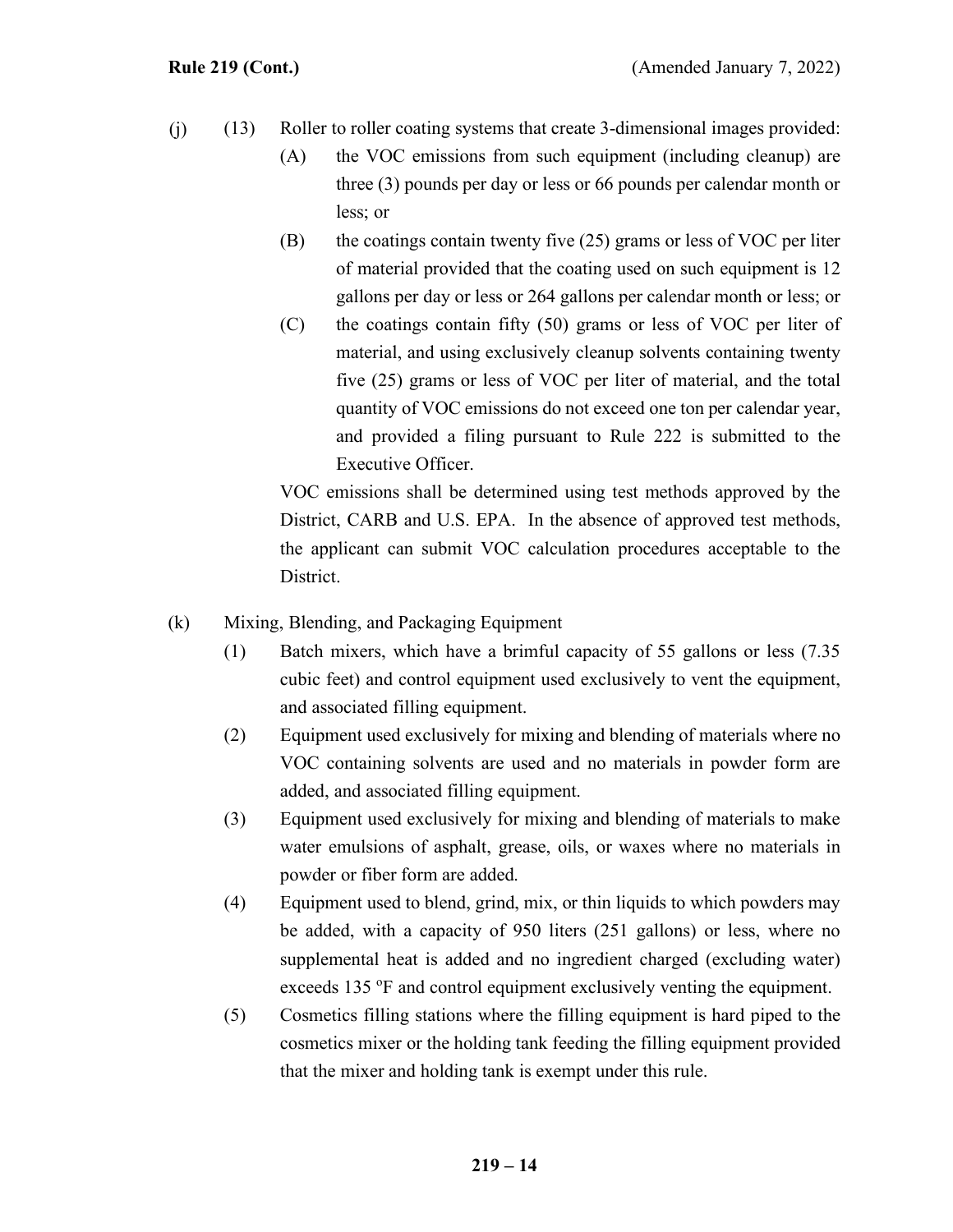- (6) Concrete mixers, with a rated working capacity of one cubic yard or less and control equipment used exclusively to vent the equipment. (k)
	- (7) Equipment used exclusively for the packaging of lubricants or greases.
	- (8) Equipment used exclusively for the packaging of sodium hypochloritebased household cleaning or sodium hypochlorite-based pool products and control equipment used exclusively to vent the equipment.
	- (9) Foam packaging equipment using twenty (20) gallons per day or less or 440 gallons per calendar month or less of liquid foam material or containing fifty (50) grams of VOC per liter of material, or less.
- (l) Coating and Adhesive Process/Equipment
	- (1) Equipment used exclusively for coating objects with oils, melted waxes or greases which contain no VOC containing materials, including diluents or thinners.
	- (2) Equipment used exclusively for coating objects by dipping in waxes or natural and synthetic resins which contain no VOC containing materials including, diluents or thinners.
	- (3) Batch ovens with 1.5 cubic meters (53 cubic feet) or less internal volume where no melting occurs, provided such equipment is exempt pursuant to paragraph (b)(2). This exemption does not include ovens used to cure vinyl plastisols or debond brake shoes.
	- (4) Ovens used exclusively to cure 30 pounds per day or less or 660 pounds per calendar month or less of powder coatings, provided that such equipment is exempt pursuant to paragraph (b)(2).
	- (5) Spray coating equipment operated within control enclosures.
	- (6) Coating or adhesive application or laminating equipment such as air, airless, air-assisted airless, high volume low pressure (HVLP), air brushes, electrostatic spray equipment, roller coaters, dip coaters, vacuum coaters, flow coaters and spray machines provided that:
		- (A) the VOC emissions from such equipment (including clean-up) are three (3) pounds per day or less or 66 pounds per calendar month or less; or
		- (B) the total quantity of UV/EB/LED (non-solvent based and nonwaterborne) coatings adhesives and associated VOC containing solvents (including clean-up) used in such equipment is six (6) gallons per day or less or 132 gallons per calendar month or less; or

## **219 – 15**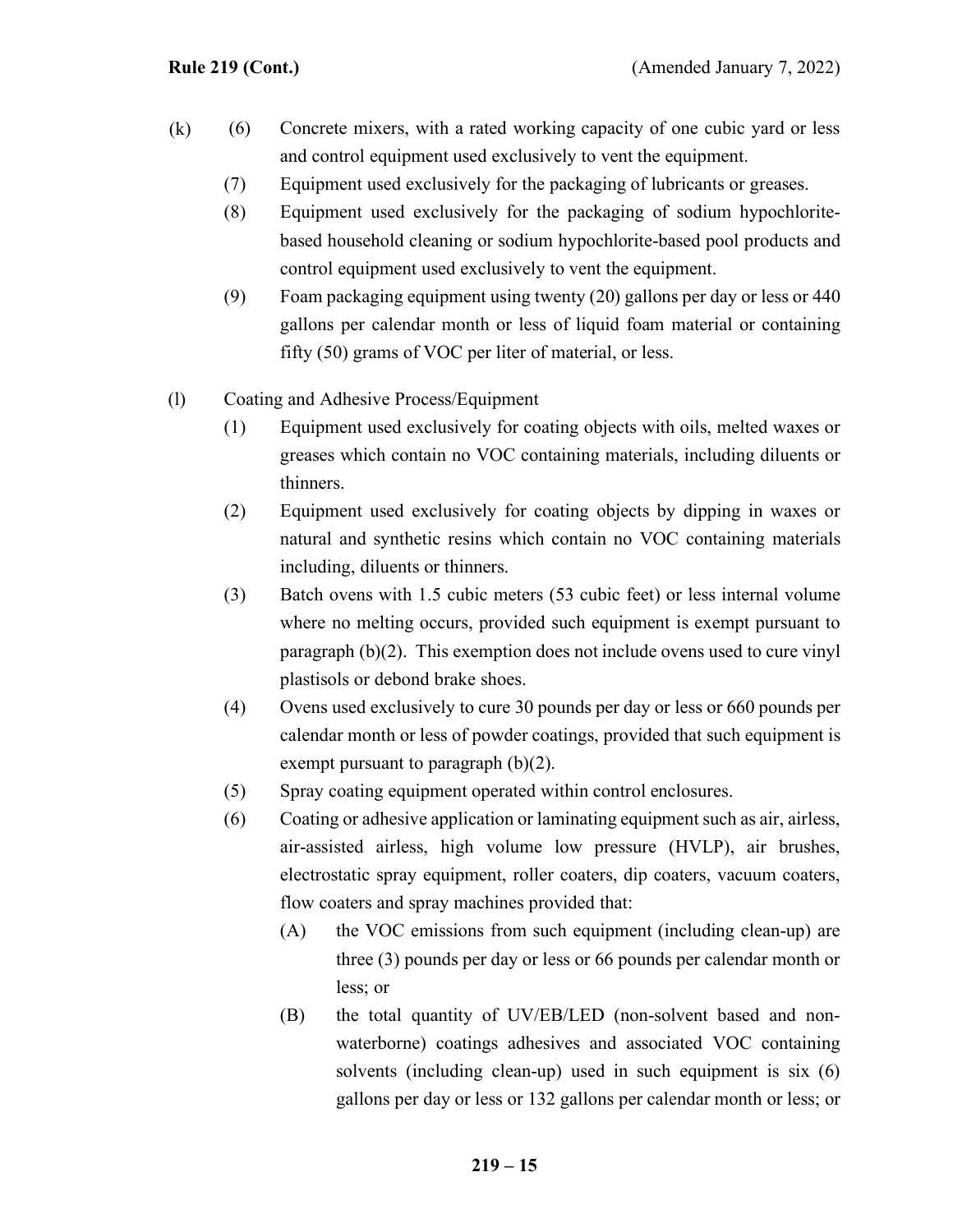- (C) the total quantity of organic solvent based coatings and adhesives and associated VOC containing solvents (including clean-up) used in such equipment is one (1) gallon per day or less or 22 gallons per calendar month or less; or  $(l)$  (6)
	- (D) the total quantity of water reducible or waterborne coatings and adhesives and associated VOC containing solvents (including cleanup) used in such equipment is three (3) gallons per day or less or 66 gallons per calendar month or less; or
	- (E) the total quantity of polyester resin and gel coat type materials and associated VOC containing solvents (including clean-up) used in such equipment is one (1) gallon per day or less or 22 gallons per calendar month or less; or
	- (F) all coatings, adhesives, polyester resin and gel coat type materials and associated VOC containing solvents (excluding cleanup solvents) contain fifty (50) grams or less of VOC per liter of material and all cleanup solvents contain twenty five (25) grams or less of VOC per liter of material, and the total quantity of VOC emissions do not exceed one ton per calendar year, and provided that:
		- (i) a filing pursuant to Rule 222 is submitted to the Executive Officer; or
		- (ii) within 60 days after start-up for new, relocated, or modified facilities, or by March 1, 2018 for facilities existing as of May 5, 2017, a low-VOC verification is submitted to the Executive Officer, in a format approved by the Executive Officer, to demonstrate compliance with material and cleanup solvent VOC concentration limits and the annual VOC emission limit.

If combination of the coatings, adhesives and polyester resin and gel coat type materials identified in (B), (C), (D) and/or (E) are used in any equipment, this exemption is only applicable if the operations meet the criteria specified in (A) or (F), or the total usage of coatings, adhesives, polyester resin and gel coat type materials and associated VOC containing solvents (including cleanup) meets the most stringent applicable limit in (B), (C), (D) or (E). For exemptions based on usage, solvent-based UV and waterborne UV materials are subject to the usage limits in (C) and (D), respectively. VOC emissions shall be determined using test methods

**219 – 16**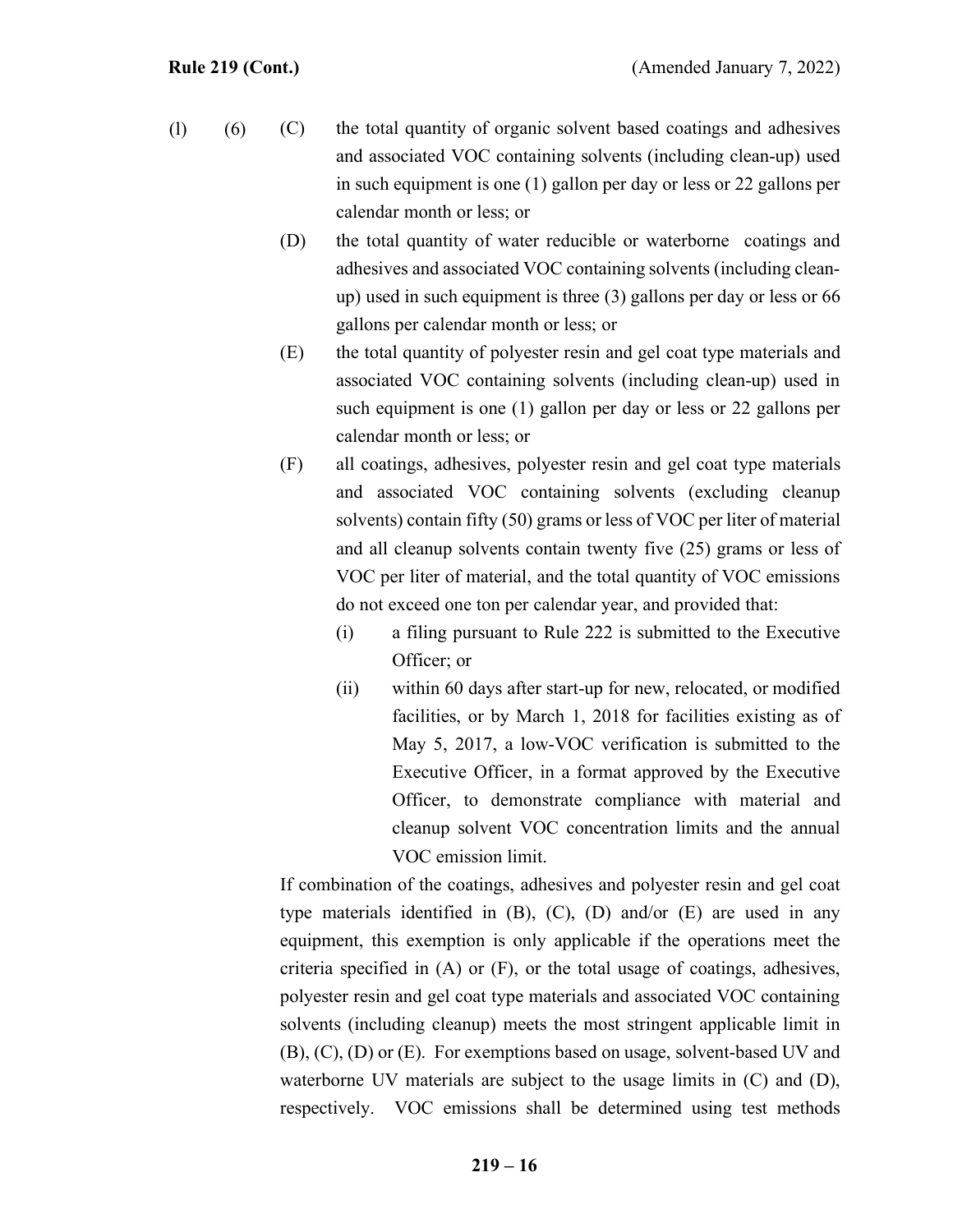approved by the District, CARB and U.S. EPA. In the absence of approved test methods, the applicant can submit VOC calculation procedures acceptable to the District.

- (7) Spray coating and associated drying equipment and control enclosures used exclusively for educational purposes in educational institutions. (l)
	- (8) Control enclosures with an internal volume of 27 cubic feet or less, provided that aerosol cans, air brushes, or hand applications are used exclusively.
	- (9) Portable coating equipment and pavement stripers used exclusively for the application of architectural coatings, and associated internal combustion engines provided such equipment is exempt pursuant to subdivision (a) or paragraph (b)(1), and provided no supplemental heat is added during pavement striping operations.
	- (10) Hand application of resins, adhesives, dyes, and coatings using devices such as brushes, daubers, rollers, and trowels.
	- (11) Drying equipment such as flash-off ovens, drying ovens, or curing ovens associated with coating or adhesive application or laminating equipment provided the drying equipment is exempt pursuant to paragraph (b)(2), and provided that:
		- $(A)$  the total quantity of VOC emissions from all coating and/or adhesive application, and laminating equipment that the drying equipment serves is three (3) pounds per day or less or 66 pounds per calendar month or less; or
		- (B) the total quantity of UV/EB/LED (non-solvent based and nonwaterborne) coatings and adhesives, and associated VOC containing solvents (including clean-up) used in all coating and/or adhesive application, and laminating equipment that the drying equipment serves is six (6) gallons per day or less or 132 gallons per calendar month or less; or
		- (C) the total quantity of solvent based coatings and adhesives and associated VOC containing solvents (including clean-up) used in all coating and/or adhesive application, and laminating equipment that the drying equipment serves is one (1) gallon per day or less or 22 gallons per calendar month or less; or
		- (D) the total quantity of water reducible or waterborne coating and adhesives and associated VOC containing solvents (including cleanup) used in all coating and/or adhesive application, and laminating

## **219 – 17**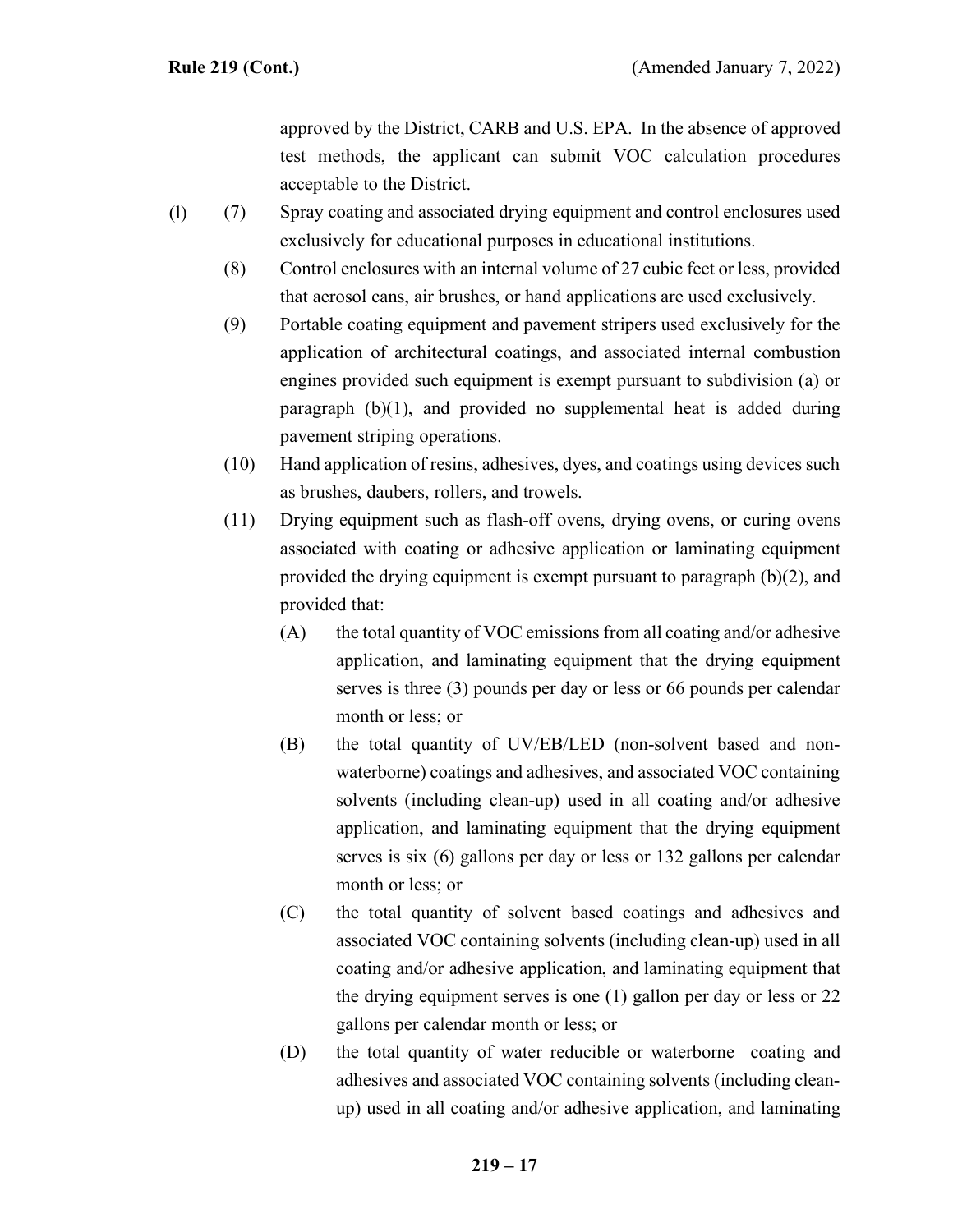equipment that the drying equipment serves is three (3) gallons per day or less or 66 gallons per calendar month or less; or

- (E) the total quantity of polyester resin and gel coat type materials and associated VOC containing solvents (including clean-up) used in all coating, adhesive application, and laminating equipment that the drying equipment serves is one (1) gallon per day or less or 22 gallons per calendar month or less; or  $(l)$   $(11)$ 
	- (F) all coatings, adhesives, polyester resin and gel coat type materials and associated VOC containing solvents (excluding cleanup solvents) contain fifty (50) grams or less of VOC per liter of material and all cleanup solvents contain twenty five (25) grams or less of VOC per liter of material, and the total quantity of VOC emissions do not exceed one ton per calendar year, and provided that either:
		- (i) a filing pursuant to Rule 222 is submitted to the Executive Officer; or
		- (ii) within 60 days after start-up for new, relocated, or modified facilities, or by March 1, 2018 for facilities existing as of May 5, 2017, a low-VOC verification is submitted to the Executive Officer, in a format approved by the Executive Officer, to demonstrate compliance with material and cleanup solvent VOC concentration limits and the annual VOC emission limit.

If combination of the coatings, adhesives and polyester resin and gel coat type materials identified in (B), (C), (D) and/or (E) are used in any equipment, this exemption is only applicable if the operations meet the criteria specified in (A) or (F), or the total usage of coatings, adhesives, polyester resin and gel coat type materials and associated VOC containing solvents (including cleanup) meets the most stringent applicable limit in (B), (C), (D) or (E). For exemptions based on usage, solvent-based UV and waterborne UV materials are subject to the usage limits in (C) and (D), respectively. VOC emissions shall be determined using test methods approved by the District, CARB and US EPA. In the absence of approved test methods, the applicant can submit VOC calculation procedures acceptable to the District.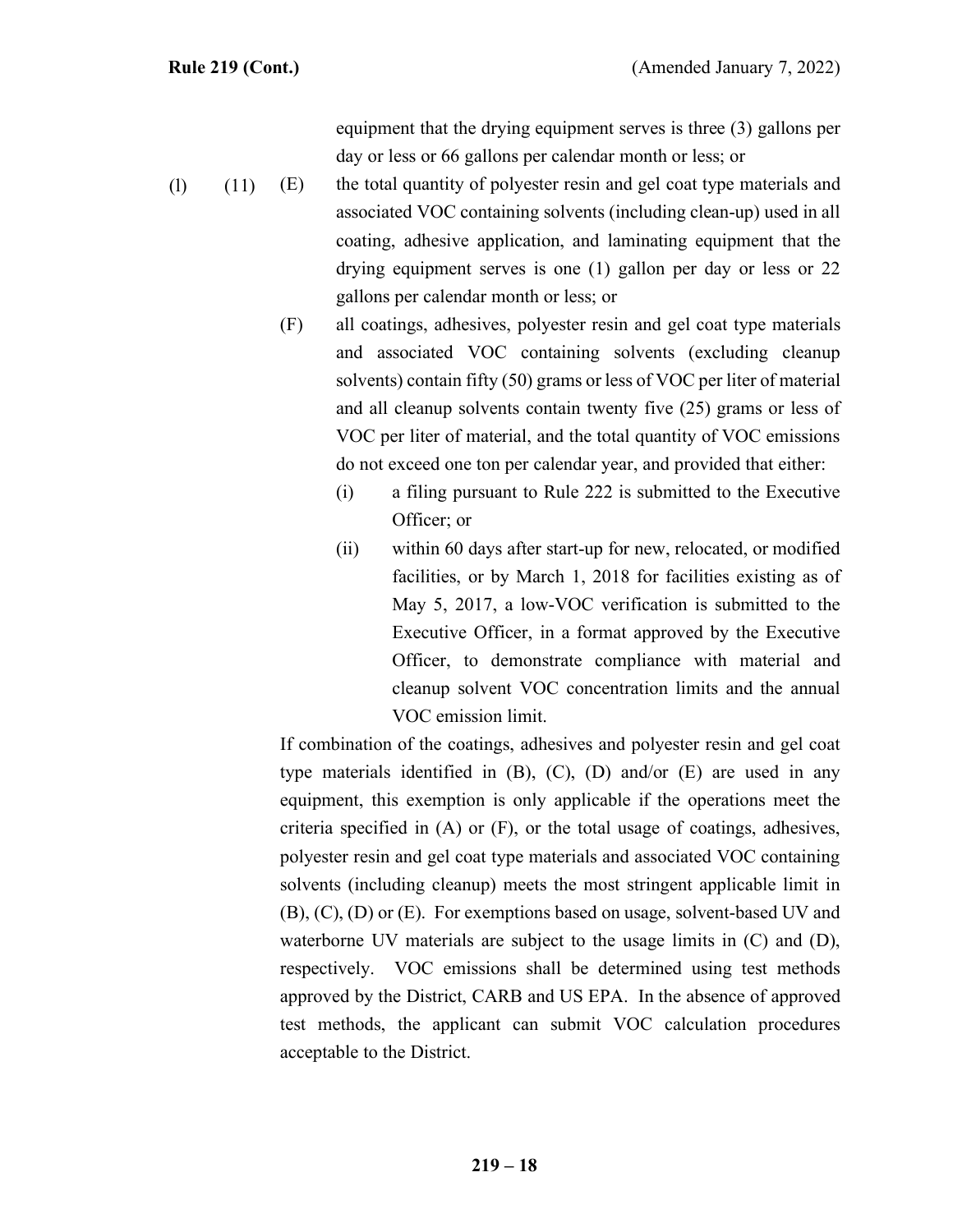- (m) Storage and Transfer Equipment
	- (1) Equipment used exclusively for the storage and transfer of fresh, commercial or purer grades of:
		- (A) Sulfuric acid or phosphoric acid with an acid strength of 99 percent or less by weight.
		- (B) Nitric acid with an acid strength of 70 percent or less by weight.
		- (C) Water based solutions of salts or sodium hydroxide.
	- (2) Equipment used exclusively for the storage and/or transfer of liquefied gases, not including:
		- (A) LPG greater than 10,000 pounds.
		- (B) Hydrogen fluoride greater than 100 pounds.
		- (C) Anhydrous ammonia greater than 500 pounds.
	- (3) Equipment used exclusively for the transfer of less than 75,700 liters (20,000 gallons) per day of unheated VOC containing materials, with an initial boiling point of 150 °C (302 °F) or greater, or with an organic vapor pressure of 5 mm Hg (0.1 psi) absolute or less at 21.1  $\rm{^{\circ}C}$  (70  $\rm{^{\circ}F}$ ).
	- (4) Equipment used exclusively for the storage including dispensing of unheated VOC containing materials with an initial boiling point of  $150^{\circ}$ C  $(302 \text{ °F})$  or greater, or with an organic vapor pressure of 5 mm Hg  $(0.1 \text{ psi})$ absolute or less at 21.1  $\rm{^{\circ}C}$  (70  $\rm{^{\circ}F}$ ). This exemption does not include liquid fuel storage greater than 160,400 liters (40,000 gallons).
	- (5) Equipment used exclusively for transferring VOC containing liquids, materials containing VOCs, or compressed gases into containers of less than 225 liters (60 gallons) capacity, except equipment used for transferring more than 4,000 liters (1,057 gallons) of materials per day with a vapor pressure greater than 25.8 mm Hg (0.5 psia) at operating conditions.
	- (6) Equipment used exclusively for the storage and transfer of liquid soaps, liquid detergents, vegetable oils, fatty acids, fatty esters, fatty alcohols, waxes and wax emulsions.
	- (7) Equipment used exclusively for the storage and transfer of refined lubricating or hydraulic oils and control equipment used to exclusively vent such equipment.
	- (8) Equipment used exclusively for the storage and transfer of crankcase drainage oil and control equipment used to exclusively vent such equipment.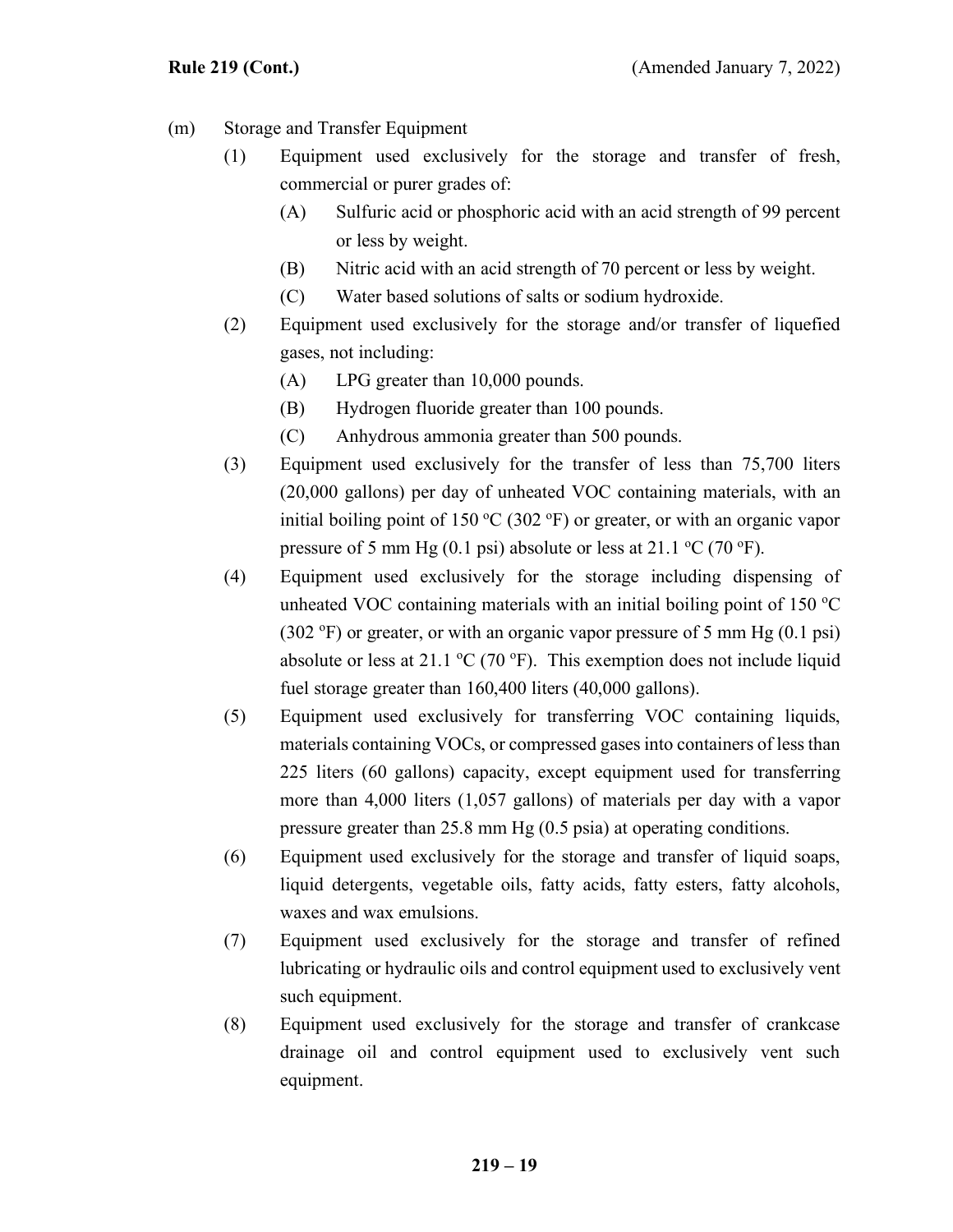- (9) Equipment used exclusively for VOC containing liquid storage or transfer to and from such storage, of less than 950 liters (251 gallons) capacity or equipment used exclusively for the storage of odorants for natural gas, propane, or oil with a holding capacity of less than 950 liters (251 gallons) capacity and associated transfer and control equipment used exclusively for such equipment provided a filing pursuant to Rule 222 is submitted to the Executive Officer. This exemption does not include asphalt or a mobile fueler of any gasoline capacity. In addition, this exemption does not apply to a group of more than one VOC-containing liquid or odorant tank where a single product is stored, where the combined storage capacity of all tanks exceeds 950 liters (251 gallons), and where the tanks are mounted on a shared mobile platform and stored at a facility. (m)
	- (10) A retail mobile fueler with a cumulative storage capacity less than or equal to 10 gallons of gasoline, excluding one individual portable fuel container with a capacity up to 6.6 gallons of gasoline.
	- (11) A non-retail mobile fueler with a cumulative storage capacity less than or equal to 120 gallons of gasoline, excluding one individual portable fuel container with a capacity up to 6.6 gallons of gasoline.
	- (12) Until July 1, 2022, a mobile fueler with a cumulative storage capacity less than 251 gallons of gasoline. This exemption does not apply to a mobile fueler where the combined gasoline storage capacity of all mounted tanks exceeds 251 gallons.
	- (13) Equipment used exclusively for the storage and transfer of "top white" (i.e., Fancy) or cosmetic grade tallow or edible animal fats intended for human consumption and of sufficient quality to be certifiable for United States markets.
	- (14) Equipment, including tar pots (or tar kettles), used exclusively for the storage, holding, melting and transfer of asphalt or coal tar pitch with a maximum holding capacity of less than 600 liters (159 gallons); or equipment, including tar pots (or tar kettles), used exclusively for the storage, holding, melting and transfer of asphalt or coal tar pitch with a maximum holding capacity of no more than 3,785 liters (1,000 gallons), is equipped with burner(s) designed to fire exclusively on liquefied petroleum gases, and provided a filing pursuant to Rule 222 is submitted to the Executive Officer.
	- (15) Pumps used exclusively for pipeline transfer of liquids.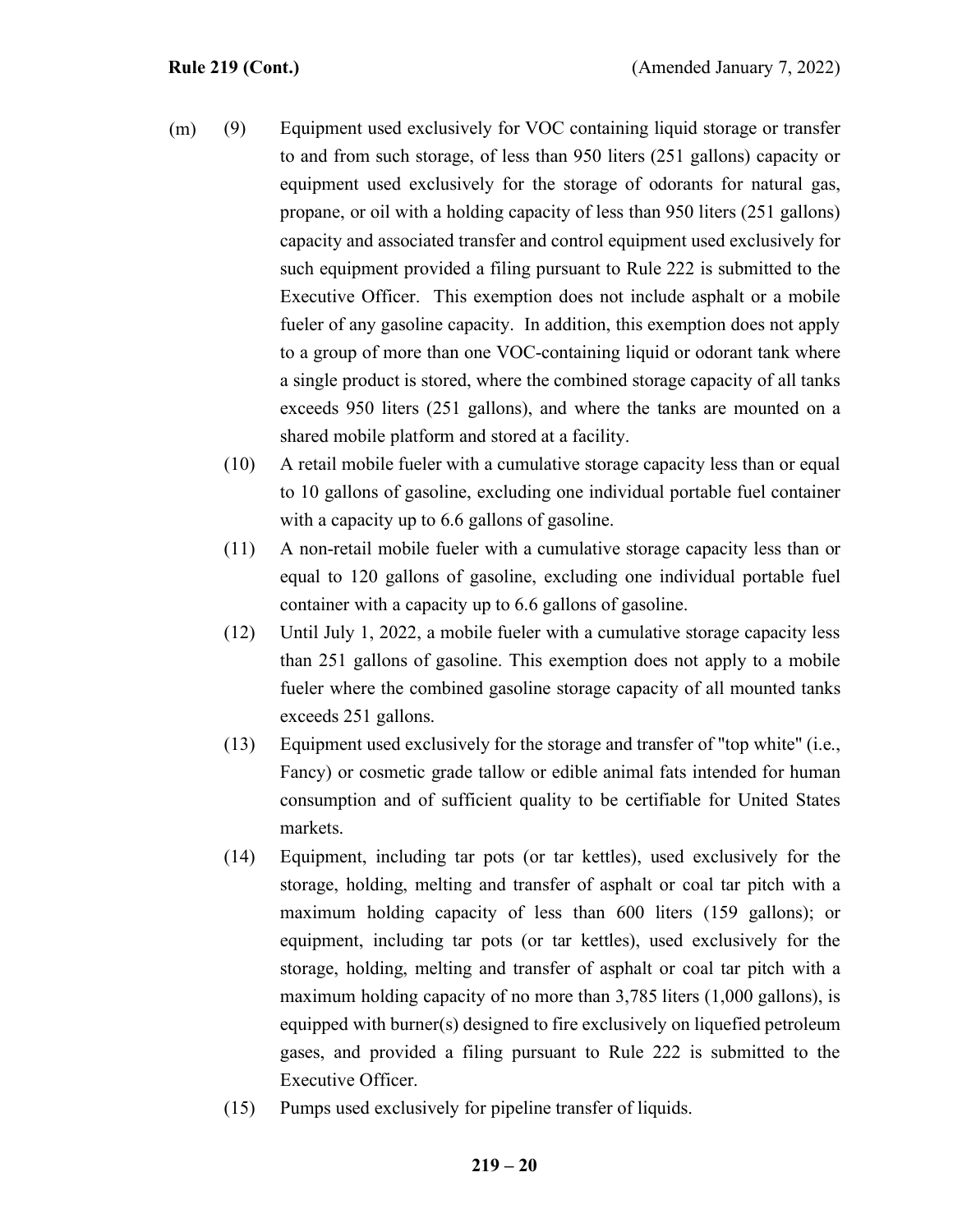- (16) Equipment used exclusively for the unheated underground storage of 23,000 liters (6,077 gallons) or less, and equipment used exclusively for the transfer to or from such storage of organic liquids with a vapor pressure of 77.5 mm Hg (1.5 psi) absolute or less at actual storage conditions. (m)
	- (17) Equipment used exclusively for the storage and/or transfer of an asphaltwater emulsion heated to  $150^{\circ}$ F or less.
	- (18) Liquid fuel storage tanks piped exclusively to emergency internal combustion engine-generators, turbines or pump drivers.
	- (19) Bins used for temporary storage and transport of material with a capacity of 2,080 liters (550 gallons) or less.
	- (20) Equipment used for material storage where no venting occurs during filling or normal use.
	- (21) Equipment used exclusively for storage, blending, and/or transfer of water emulsion intermediates and products, including latex, with a VOC content of 5% by volume or less or a VOC composite partial pressure of 5 mm Hg  $(0.1 \text{ psi})$  or less at 20 °C (68 °F).
	- (22) Equipment used exclusively for storage and/or transfer of sodium hypochlorite solution.
	- (23) Equipment used exclusively for the storage of VOC containing materials which are stored at a temperature at least  $130\text{ °C}$  (234 °F) below its initial boiling point, or have an organic vapor pressure of 5 mm Hg (0.1 psia) absolute or less at the actual storage temperature. To qualify for this exemption, the operator shall, if the stored material is heated, install and maintain a device to measure the temperature of the stored VOC containing material. This exemption does not include liquid fuel storage greater than 160,400 liters (40,000 gallons), asphalt storage, or coal tar pitch storage.
	- (24) Stationary equipment used exclusively to store and/or transfer organic compounds that do not contain VOCs.
	- (25) Unheated equipment including associated control equipment used exclusively for the storage and transfer of fluorosilicic acid at a concentration of 30% or less by weight and a vapor pressure of 24 mm Hg or less at  $77 \text{ °F}$  (25 °C). The hydrofluoric acid concentration within the fluorosilicic acid solution shall not exceed 1% by weight.
	- (26) Equipment, including asphalt day tankers, used exclusively for the storage, holding, melting, and transfer of asphalt or coal tar pitch, that is mounted on a motor vehicle with a maximum holding capacity of less than 600 liters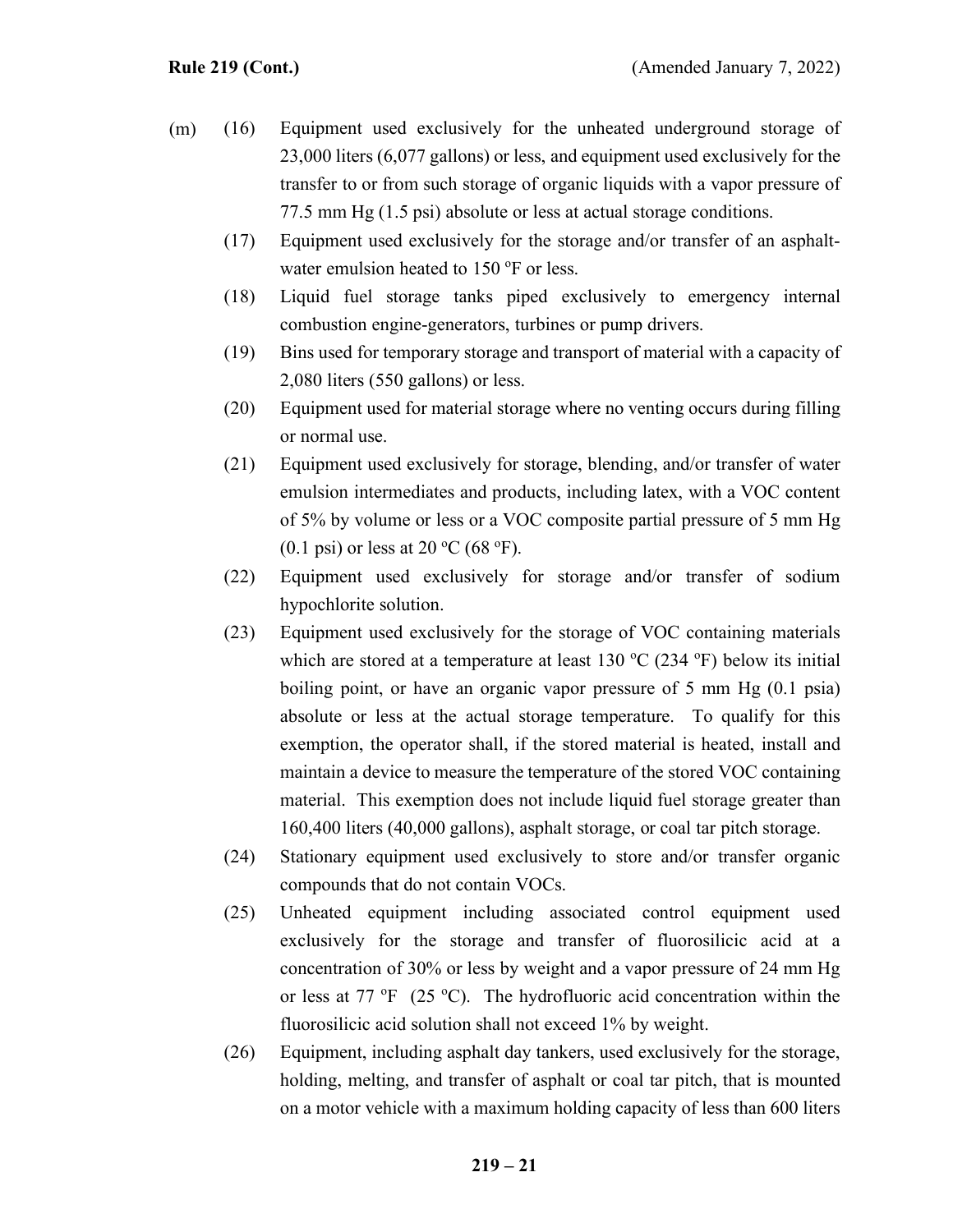(159 gallons); or equipment, including asphalt day tankers, used exclusively for the storage, holding, melting, and transfer of asphalt or coal tar pitch, that is mounted on a motor vehicle, with a maximum holding capacity of no more than 18,925 liters (5,000 gallons), is equipped with burner(s) designed to fire exclusively on liquefied petroleum gases only, and provided a filing pursuant to Rule 222 is submitted to the Executive Officer.

- (27) Tanks for aqueous urea solutions with a capacity of 6,500 gallons or less, provided a filing pursuant to Rule 222 is submitted to the Executive Officer. This exemption does not include tanks used for blending powdered urea and water. (m)
	- (28) Replacement of a pole float used to control emissions from slotted guidepoles in floating roof storage tanks with a pole sleeve or a pole sleeve in combination with a flexible enclosure system. Paragraph (s)(1) does not apply to equipment utilizing this provision, but this does not excuse the duty to comply with any requirements of regulations listed in paragraph (s)(1) as those requirements may separately apply to the equipment.
- (n) Natural Gas and Crude Oil Production Equipment
	- (1) Well heads and well pumps, provided a filing pursuant to Rule 222 is submitted to the Executive Officer.
	- (2) Crude oil and natural gas pipeline transfer pumps, provided a filing pursuant to Rule 222 is submitted to the Executive Officer for natural gas pipeline transfer pumps.
	- (3) Gas, hydraulic, or pneumatic repressurizing equipment, provided a filing pursuant to Rule 222 is submitted to the Executive Officer for natural gas repressurizing equipment
	- (4) Equipment used exclusively as water boilers, water or hydrocarbon heaters, and closed heat transfer systems (does not include steam generators used for oilfield steam injection) that have:
		- (A) a maximum heat input rate of 2,000,000 Btu per hour or less, and
		- (B) been equipped to be fired exclusively with purchased quality natural gas, liquefied petroleum gas, produced gas which contains less than 10 ppm hydrogen sulfide, or any combination thereof.
	- (5) The following equipment used exclusively for primary recovery, and not associated with community lease units:
		- (A) Gas separators and boots.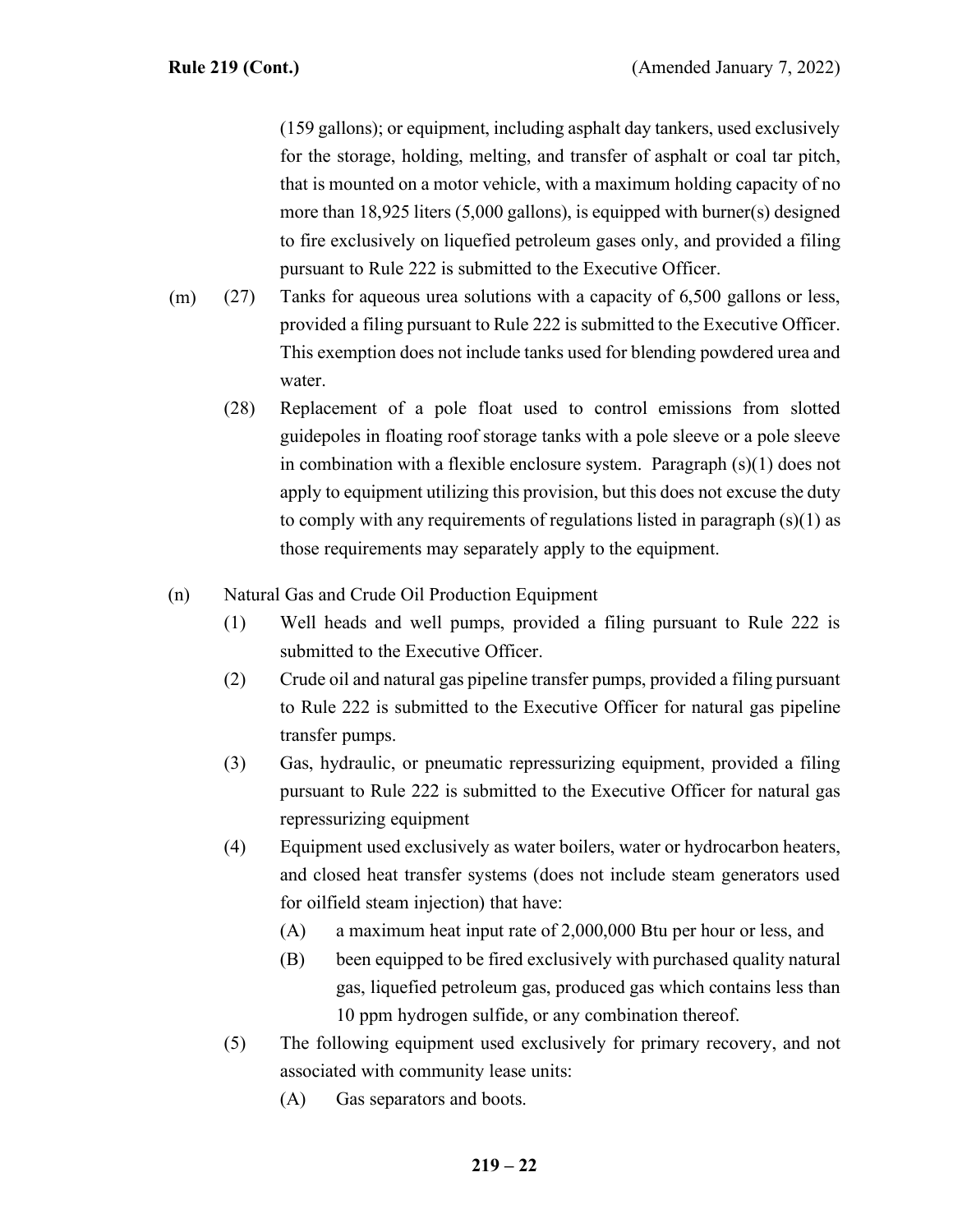- (B) Initial receiving, gas dehydrating, storage, washing and shipping tanks with an individual capacity of 34,069 liters (9,000 gallons) or less.  $(n)$  (6)
	- (C) Crude oil tank truck loading facilities (does not include a loading rack), and gas recovery systems exclusively serving tanks exempted under subparagraph  $(n)(5)(B)$ .
	- (D) Produced gas dehydrating equipment.
	- (6) Gravity-type oil water separators with a total air/liquid interfacial area of less than 45 square feet and the oil specific gravity of 0.8251 or higher (40.0 API or lower).

The following definitions will apply to subdivision (n) above:

- PRIMARY RECOVERY Crude oil or natural gas production from "freeflow" wells or from well units where only water, produced gas or purchased quality gas is injected to repressurize the production zone.
- COMMUNITY LEASE UNITS Facilities used for multiple-well units (three or more wells), whether for a group of wells at one location or for separate wells on adjoining leases.
- SHIPPING TANKS Fixed roof tanks, which operate essentially as "run down" tanks for separated crude oil where the holding time is 72 hours or less.
- WASH TANKS Fixed roof tanks which are used for gravity separation of produced crude oil/water, including single tank units, and which are used concurrently for receipt, separation, storage and shipment.

## (o) Cleaning

The exemptions in this subdivision do not include any equipment using solvents that are greater than 5 percent by weight of perchloroethylene, methylene chloride, carbon tetrachloride, chloroform, 1,1,1-trichloroethane, trichloroethylene, or any combination thereof, with either a capacity of more than 7.6 liters (2 gallons) or was designed as a solvent cleaning and drying machine regardless of size. In addition, the exemptions specified in this subdivision apply only if the equipment is also exempt pursuant to paragraph (b)(2) of this rule.

- (1) Cleaning equipment and associated waste storage tanks used exclusively to store the solutions drained from this equipment:
	- (A) unheated batch, provided: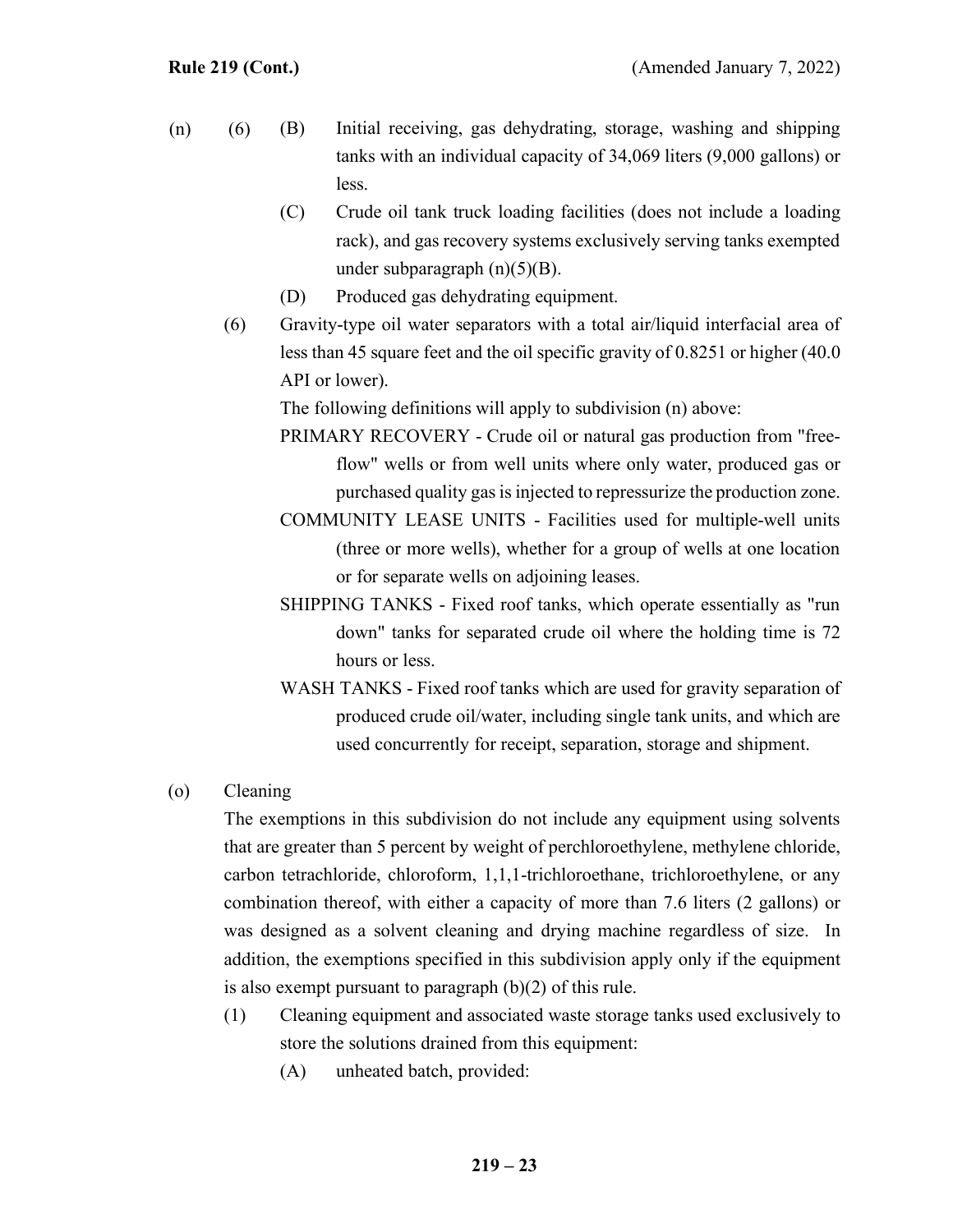- (i) the volume of the solvent reservoir is one (1) gallon or less, or (o)  $(1)$   $(A)$ 
	- (ii) the VOC emissions from the equipment are not more than 3 pounds per day or 66 pounds per calendar month.
	- (B) devices used for cleaning of equipment used for the application of inks, adhesives, and coatings provided:
		- (i) the volume of the solvent reservoir is five  $(5)$  gallons or less, or
		- (ii) the VOC emissions from the equipment are not more than three (3) pounds per day or 66 pounds per calendar month.
	- (C) remote reservoir cleaners, provided the solvent from the sink-like area immediately drains into an enclosed solvent container while the parts are being cleaned.
	- (2) Vapor degreasers with an air/vapor interface surface area of 1.0 square foot or less, provided such degreasers have an organic solvent loss of 3 gallons per day or less excluding water or 66 gallons per calendar month or less excluding water.
	- (3) Cleaning equipment using materials with a VOC content of twenty-five (25) grams of VOC per liter of material, or less, and associated dryers exclusively serving these cleaners, provided such equipment is also exempt pursuant to paragraph (b)(2). This exemption does not include equipment used for cleaning of diesel particulate filters (DPF) or associated control equipment used to vent such equipment.
	- (4) Hand application of solvents for cleaning purposes including but not limited to the use of rags, daubers, swabs, and squeeze bottles as well as associated air pollution control equipment, unless air pollution control equipment is required for source specific rule compliance.
- (p) Miscellaneous Process Equipment
	- (1) Equipment, including dryers, used exclusively for dyeing, stripping, or bleaching of textiles where no VOC containing materials, including diluents or thinners are used, provided such equipment is also exempt pursuant to paragraph (b)(2) and control equipment exclusively venting the equipment.
	- (2) Equipment used exclusively for bonding lining to brake shoes, where no VOC containing materials are used and control equipment exclusively venting such equipment.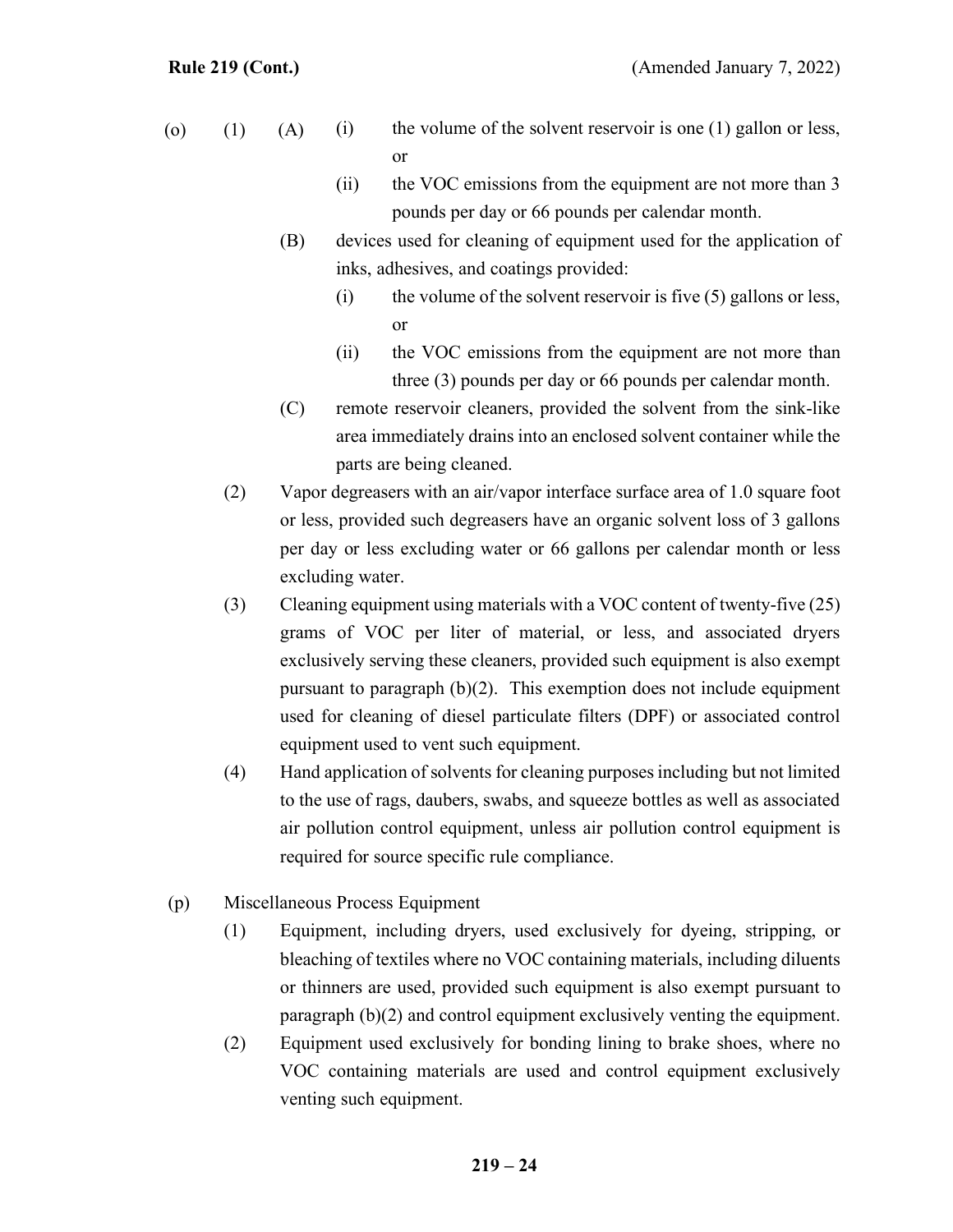- (3) Equipment used exclusively to liquefy or separate oxygen, nitrogen, or the rare gases from air, except equipment not exempt pursuant to paragraph  $(b)(1)$  or  $(b)(2)$ . (p)
	- (4) Equipment used exclusively for surface preparation, including but not limited to paint stripping, pickling, desmutting, de-scaling, passivation, and/or deoxidation, and any water and associated rinse tanks and waste storage tanks exclusively to store the solutions drained from the equipment, that exclusively uses any one or combination of the materials in subparagraphs  $(p)(4)(A)$  through  $(p)(4)(H)$ . This exemption does not include any tank that contains chromium, or contains nickel, lead or cadmium and is rectified, sparged or heated.
		- (A) organic materials containing 50 grams or less of VOCs per liter of material;
		- (B) formic acid, acetic acid, boric acid, citric acid, phosphoric acid, and sulfuric acids;
		- (C) hydrochloric acid in concentrations of 12 percent by weight or less;
		- (D) alkaline oxidizing agents;
		- (E) hydrogen peroxide;
		- (F) salt solutions, except for air-sparged, heated or rectified processes with salt solutions containing hexavalent chromium, chromates, dichromates, nickel, cadmium, or lead;
		- (G) sodium hydroxide, provided the process is not sparged or rectified; or
		- (H) nitric acid, hydrochloric acid, or hydrofluoric acid, provided that the equipment in which it is used has an open surface area of one square foot or less, is unheated, and produces no visible emissions.

This exemption does not include chemical milling or circuit board etching using ammonia-based etchants.

- (5) Equipment used exclusively for the plating, stripping, or anodizing of metals as described in subparagraphs  $(p)(5)(A)$  through  $(p)(5)(G)$ . This exemption does not include any tank that contains chromium, or contains nickel, lead or cadmium and is rectified, sparged or heated.
	- (A) electrolytic plating of exclusively brass, bronze, copper, iron, tin, zinc, and precious metals;
	- (B) electroless nickel plating, provided that the process is not airsparged and no electrolytic reverse plating occurs;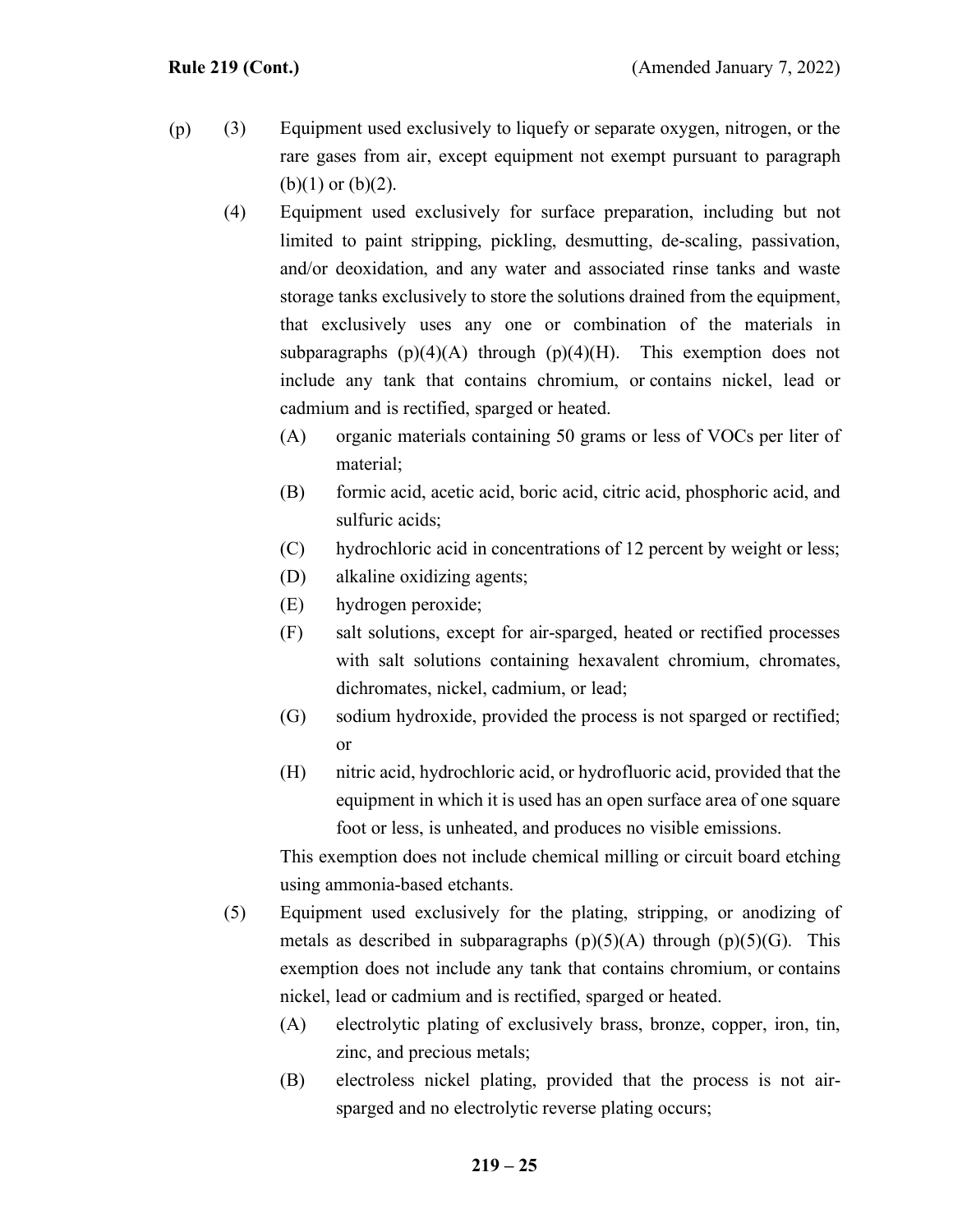- (C) the electrolytic stripping of brass, bronze, copper, iron, tin, zinc, and precious metals, provided no chromic, hydrochloric, nitric or sulfuric acid is used;  $(p)$  (5)
	- (D) the non-electrolytic stripping of metals, provided the stripping solution is not sparged and does not contain nitric acid.
	- (E) anodizing using exclusively sulfuric acid and/or boric acid with a total bath concentration of 20 percent acids or less by weight and using 10,000 amp-hours per day or less of electricity;
	- (F) anodizing using exclusively phosphoric acid with a bath concentration of 15 percent or less phosphoric acid by weight and using 20,000 amp-hours per day or less of electricity; or
	- (G) water and associated rinse tanks and waste storage tanks used exclusively to store the solutions drained from equipment used for the plating, stripping, or anodizing of metals.
	- (6) Closed loop solvent recovery systems used for recovery of waste solvent generated on-site using refrigerated or liquid-cooled condenser, or aircooled (where the solvent reservoir capacity is less than 10 gallons) condenser.
	- (7) Equipment used exclusively for manufacturing soap or detergent bars, including mixing tanks, roll mills, plodders, cutters, wrappers, where no heating, drying or chemical reactions occur.
	- (8) Inert gas generators, except equipment not exempt pursuant to paragraph  $(b)(2)$ .
	- (9) Hammermills used exclusively to process aluminum and/or tin cans, and control equipment exclusively venting such equipment.
	- (10) Paper shredding and carpet and paper shearing, fabric brushing and sueding as well as associated conveying systems, baling equipment, and control equipment venting such equipment. This exemption does not include carpet and fabric recycling operations.
	- (11) Chemical vapor type sterilization equipment where no Ethylene Oxide is used, and with a chamber volume of two (2) cubic feet or less used by healthcare facilities and control equipment exclusively venting the equipment. This exemption does not include equipment used for incineration.
	- (12) Hot melt adhesive equipment.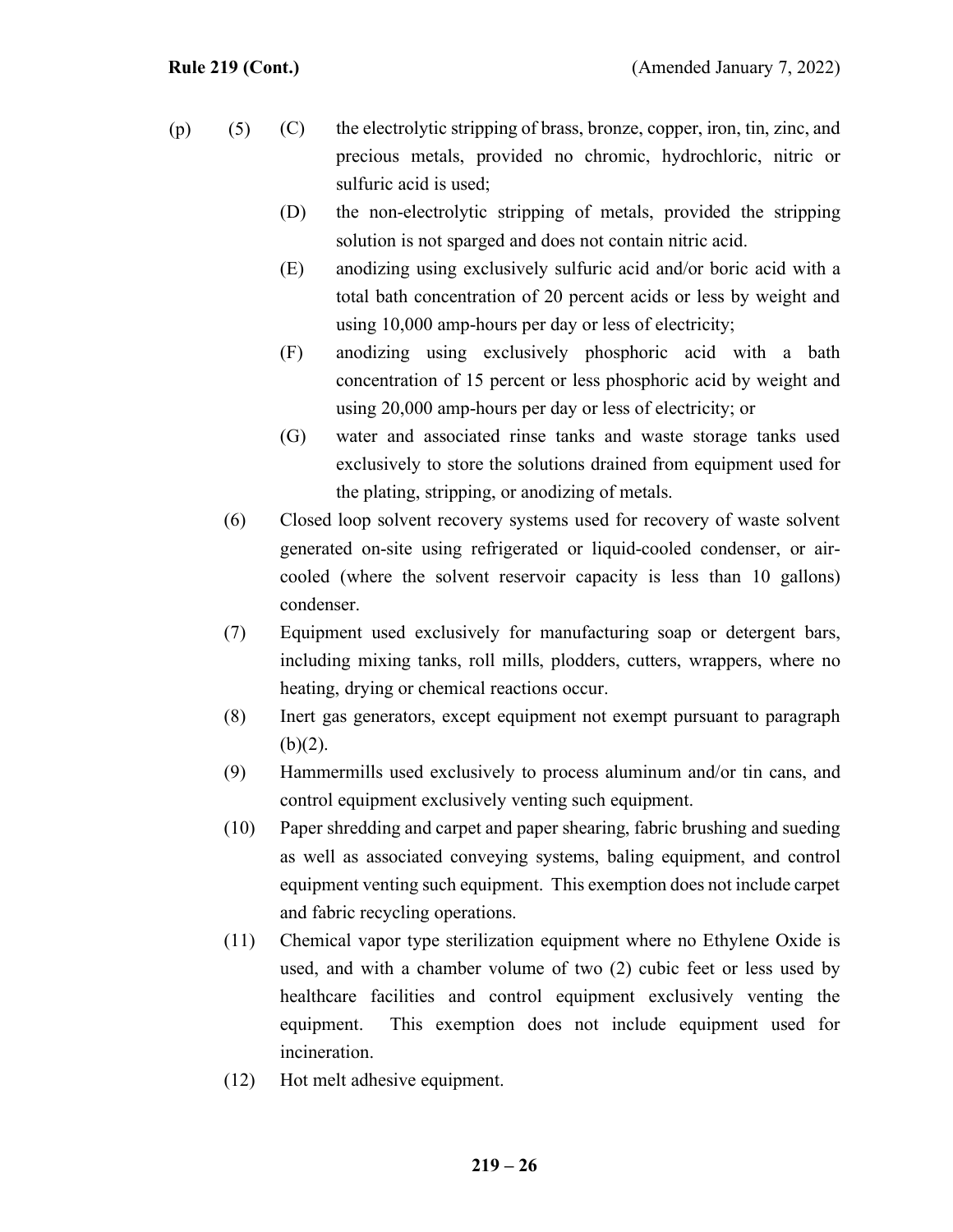- (13) Pyrotechnic equipment, special effects or fireworks paraphernalia equipment used for entertainment purposes, provided such equipment is exempt pursuant to subdivision (b). (p)
	- (14) Ammunition or explosive testing equipment.
	- (15) Fire extinguishing equipment using halons.
	- (16) Industrial wastewater treatment equipment which only does pH adjustment, precipitation, gravity separation and/or filtration of the wastewater, including equipment used for reducing hexavalent chromium and/or destroying cyanide compounds. This exemption does not include treatment processes where VOC and/or toxic materials are emitted, or where the inlet concentration of cyanide salts through the wastewater treatment process prior to pH adjustment exceeds 200 mg/liter.
	- (17) Rental equipment operated by a lessee and which is not located more than twelve consecutive months at any one facility in the District provided that the owner of the equipment has a permit to operate issued by the District and that the lessee complies with the terms and conditions of the permit to operate.
	- (18) Industrial wastewater evaporators treating water generated from on-site processes only, where no VOC and/or toxic materials are emitted and provided that the equipment is exempt pursuant to paragraph (b)(2).
	- (19) Foam application equipment using two-component polyurethane foam where no VOC containing blowing agent is used, excluding chlorofluorocarbons or methylene chloride, and control equipment exclusively venting this equipment.
	- (20) Toner refilling and associated control equipment.
	- (21) Evaporator used at dry cleaning facilities to dispose of separator wastewater and control equipment exclusively venting the equipment.
	- (22) Equipment used to recycle aerosol cans by puncturing the can in an enclosed system which is vented through an activated carbon filter. This exemption shall only apply to aerosol recycling systems where the aerosol can to be recycled was used as part of their operation at the facility or from facilities under common ownership.
	- (23) Notwithstanding the exemptions in subdivision (p), equipment existing as of May 5, 2017 that is subject to the aforementioned exemptions and that is an integral part of an operation requiring a written permit shall continue to be exempt, provided the equipment is identified, described in detail and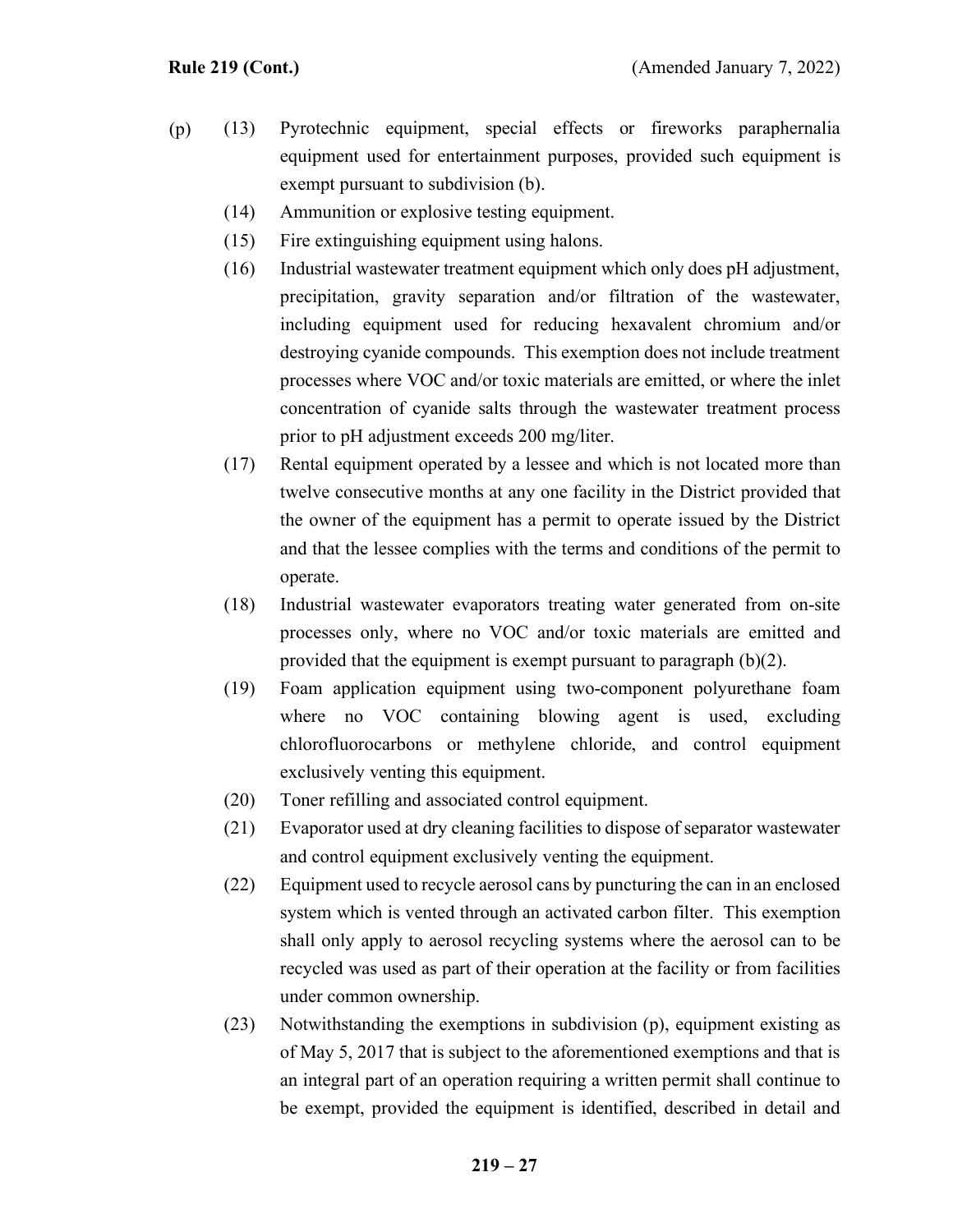submitted for inclusion into the permit equipment description with any associated application for Permit to Construct or Permit to Operate. Equipment described in this paragraph includes, but is not limited to, rinse tanks, dye tanks and seal tanks that are part of a metal finishing operation, including but not limited to plating, anodizing and surface preparation.

- (q) Agricultural Sources
	- (1) Notwithstanding the exemption under this subdivision, any internal combustion engines, or gasoline transfer and dispensing equipment purchased or modified after July 7, 2006 that are not exempt pursuant to paragraphs  $(b)(1)$ ,  $(b)(6)$ , and  $(m)(9)$  of this rule shall be subject to permit requirements. Emergency internal combustion engines are exempt from permit requirements for these agricultural sources.
	- (2) Except as provided in paragraph (q)(1), agricultural permit units at agricultural sources not subject to Title V with actual emissions less than the amounts listed in the following table:

| Table                                      |                                    |                                                                      |                                                                                |  |
|--------------------------------------------|------------------------------------|----------------------------------------------------------------------|--------------------------------------------------------------------------------|--|
| <b>Pollutant</b><br>(Tons/Year)            | South<br>Coast<br><b>Air Basin</b> | <b>Riverside County</b><br><b>Portion of Salton</b><br>Sea Air Basin | <b>Riverside County</b><br><b>Portion of Mojave</b><br><b>Desert Air Basin</b> |  |
| <b>VOC</b>                                 | 5.0                                | 12.5                                                                 | 50.0                                                                           |  |
| <b>NOx</b>                                 | 5.0                                | 12.5                                                                 | 50.0                                                                           |  |
| SOx                                        | 35.0                               | 35.0                                                                 | 50.0                                                                           |  |
| CO                                         | 25.0                               | 50.0                                                                 | 50.0                                                                           |  |
| <b>PM10</b>                                | 35.0                               | 35.0                                                                 | 50.0                                                                           |  |
| Single Hazardous<br>Air Pollutant          | 5.0                                | 5.0                                                                  | 5.0                                                                            |  |
| Combination<br>Hazardous Air<br>Pollutants | 12.5                               | 12.5                                                                 | 12.5                                                                           |  |

Emissions of fugitive dust and emissions from soil amendments and fertilizers are not to be counted when evaluating emissions for purposes of this subdivision.

(3) Orchard wind machines powered by an internal combustion engine with a manufacturer's rating greater than 50 brake horsepower provided the engine is operated no more than 30 hours per calendar year.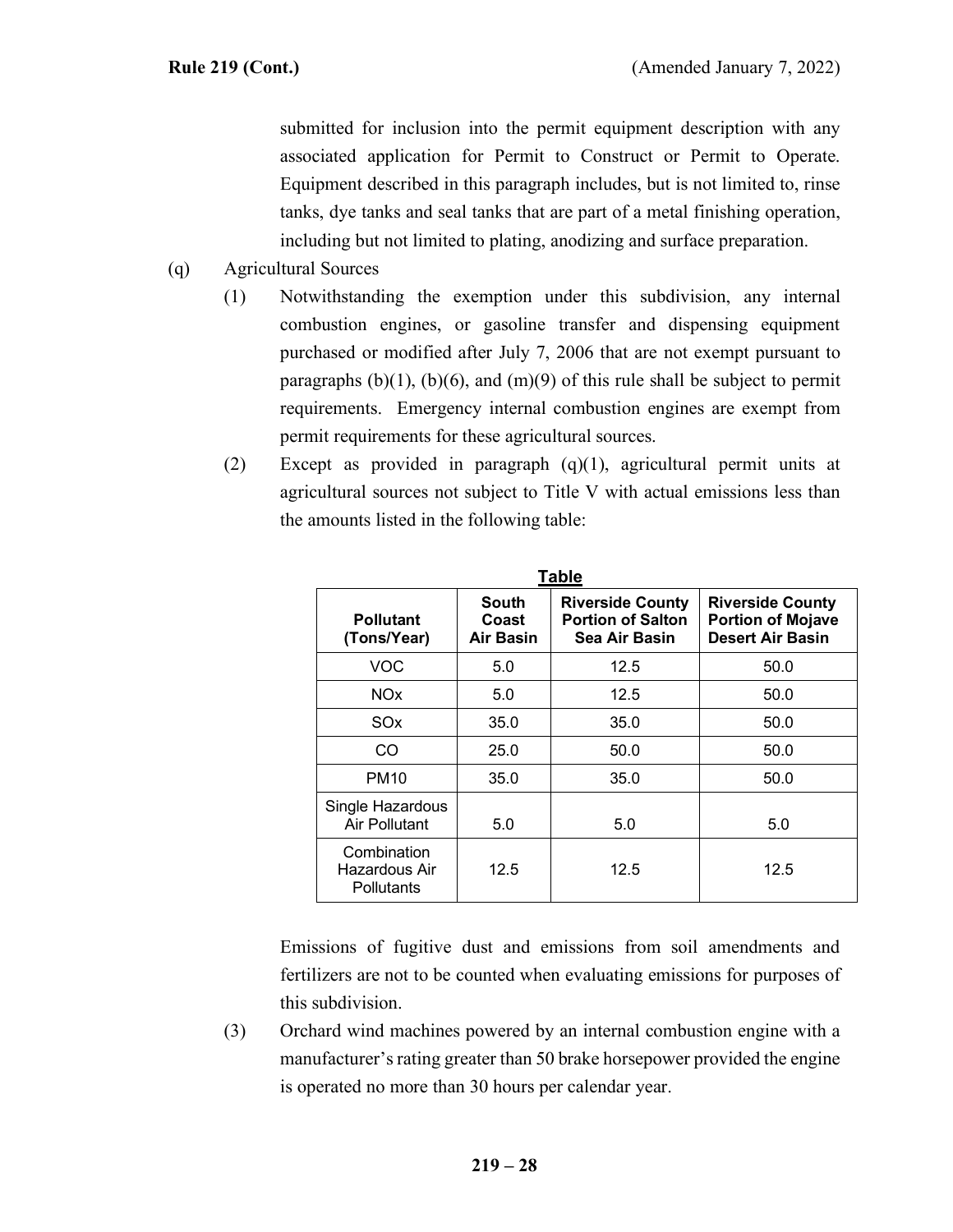- (4) Orchard heaters approved by the California Air Resources Board to produce no more than one gram per minute of unconsumed solid carbonaceous material. (q)
- (r) Registered Equipment and Filing Program
	- (1) Any portable equipment, including any turbines qualified as military tactical support equipment under Health and Safety Code Section 41754 registered in accordance with the Statewide Portable Equipment Registration Program (PERP) adopted pursuant to California Health and Safety Code Section 41750 et seq.
	- (2) PERP registered engines used in the Outer Continental Shelf (OCS), provided that:
		- (A) notification is submitted to the Executive Officer via submittal of a filing pursuant to Rule 222;
		- (B) the equipment shall not reside at one location for more than 12 consecutive months; and
		- (C) notwithstanding the exemption applicability under Health and Safety Code §2451 of the Statewide Portable Equipment Registration Program (PERP) for engines operating in the OCS, all operators using this permit exemption shall comply with PERP and with California Air Resources Board-issued registration requirements.
	- (3) PERP registered equipment operated at a RECLAIM Facility shall be classified as Major Source, Large Source or Process Units in accordance with Rule 2011 (c) and (d) for SOx emissions and Rule 2012 (c), (d) and (e) for NOx emissions for purposes of determining the applicable requirements for Monitoring, Reporting and Recordkeeping (MRR). Use of RECLAIM MRR Protocols for Rule 219 equipment as specified in Rule 2011 (Rule 2011 Protocol, Appendix A, Chapter 3, Subsection F) and Rule 2012 (Rule 2012 Protocol, Appendix A, Chapter 4, Subsection F is only allowed if the registered PERP equipment also qualifies for an exemption from permit under a separate provision of this Rule.
	- (4) Any equipment listed in Rule 222 Filing Requirements for Specific Emission Sources Not Requiring a Written Permit Pursuant to Regulation II.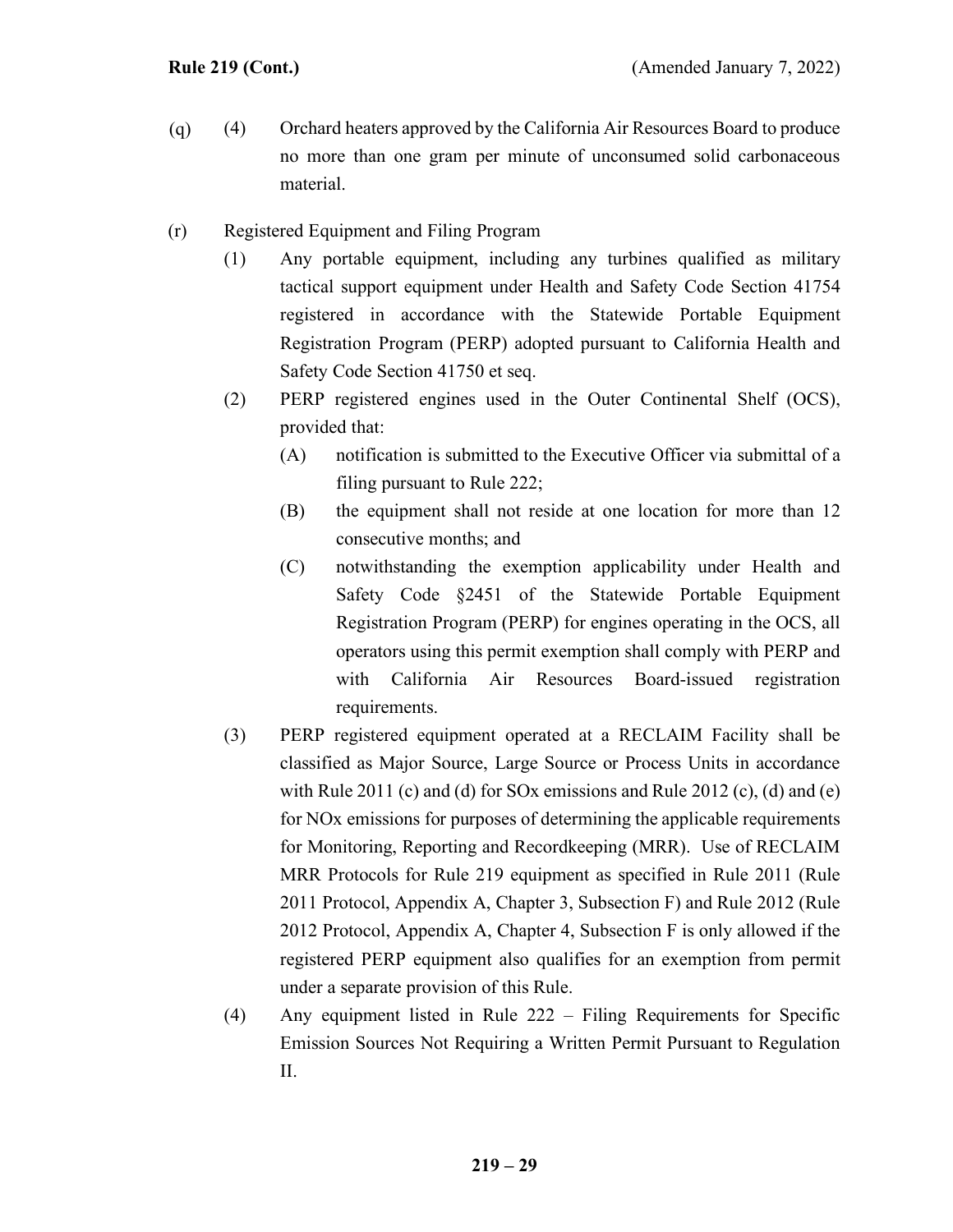# (s) Exceptions

Notwithstanding equipment identified in (a) through (r) of this rule, written permits are required pursuant to paragraphs  $(s)(1)$ ,  $(s)(2)$ , and  $(s)(4)$ , and filings are required under Rule 222 pursuant to paragraph (s)(3):

- (1) Equipment, process materials or air contaminants subject to:
	- $(A)$  Regulation IX Standards of Performance for New Stationary Sources (NSPS); or
	- (B) Regulation  $X$  National Emission Standards for Hazardous Air Pollutants (NESHAP - Part 61, Chapter I, Title 40 of the Code of Federal Regulations); or
	- (C) Emission limitation requirements of either the state Air Toxic Control Measure (ATCM) or NESHAP - Part 63, Title 40 of the Code of Federal Regulations; or
- (2) Equipment when the Executive Officer has determined that:
	- (A) the risk will be greater than identified in subparagraph  $(d)(1)(A)$ , or paragraphs  $(d)(2)$  or  $(d)(3)$  in Rule 1401 – New Source Review of Toxic Air Contaminants; or,
	- (B) the equipment may not operate in compliance with all applicable District Rules and Regulations, including but not limited to SCAQMD Rule 402 – Nuisance.

Once the Executive Officer makes such a determination and written notification is given to the equipment owner or operator, the equipment shall thereafter be subject to Rules 201 and 203 for non-RECLAIM sources, Rule 2006 for RECLAIM sources, and Regulation XXX – Title V Permits for major sources.

(3) The following equipment, processes or operations that are located at a single facility, which does not hold a written permit for any other equipment, processes or operations, and emit four (4.0) tons or more of VOCs in any Fiscal Year (July 1 to June 30) beginning July 1, 2007 or emitted four (4.0) tons or more of VOCs in the Fiscal Year July 1, 2006 – June 30, 2007. The four (4.0) ton per Fiscal Year threshold shall be calculated cumulatively for all categories of equipment, processes or operations listed in subparagraphs (A) through (C) below. One filing shall be required for all of the categories of equipment, processes or operations subject to this provision as listed in subparagraphs (A) through (C) below. Associated VOC emissions shall be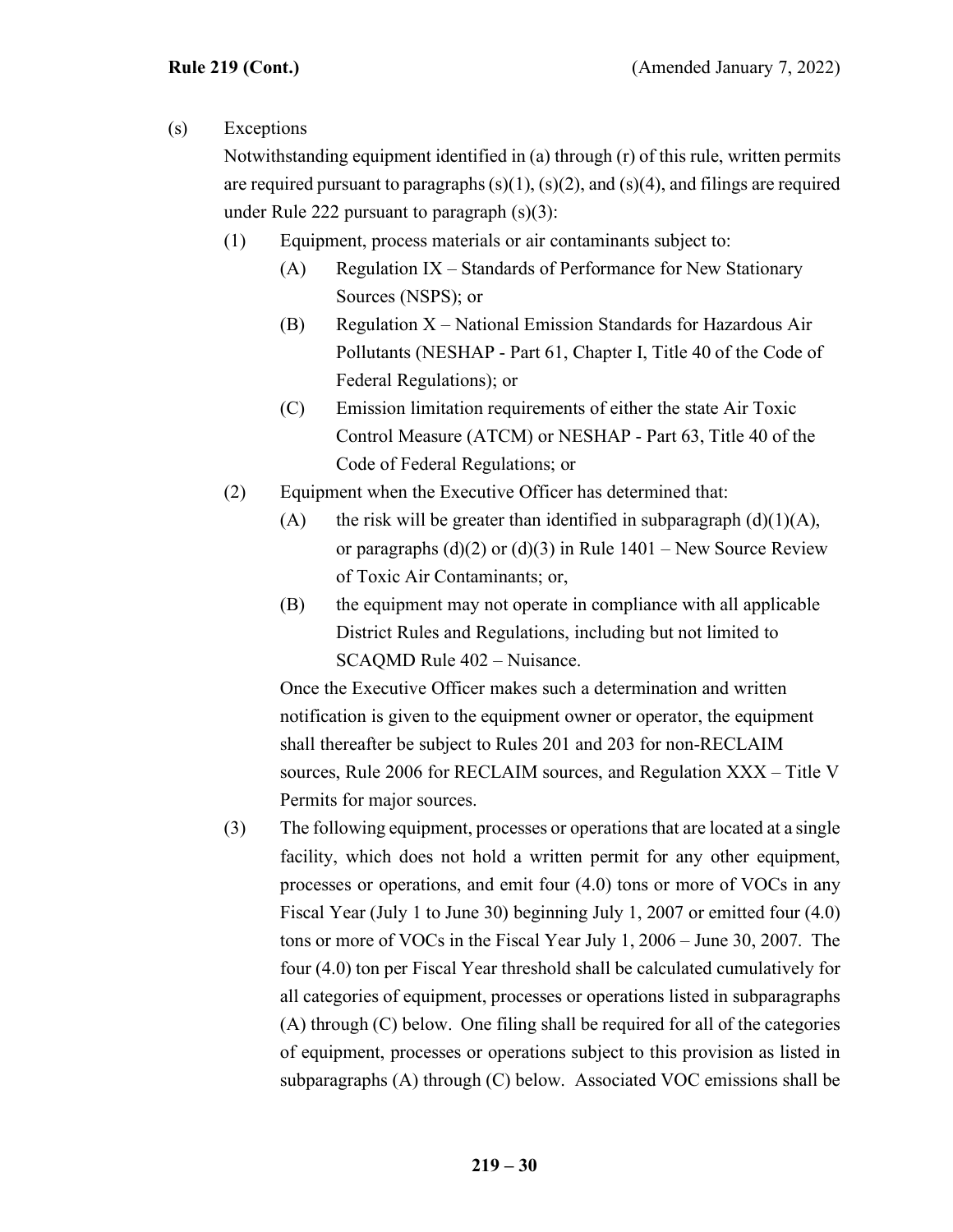reported under the Annual Emissions Reporting program and fees shall be paid pursuant to Rule 301, subdivision (u).

- (A) Printing operations individually exempted under paragraph (h)(1) and  $(h)(7)$ .  $(s)$  (3)
	- (B) Coating or adhesive application or laminating equipment and devices individually exempted under paragraphs  $(l)(6)$  and  $(l)(10)$ .
	- (C) Hand applications of VOC containing materials individually exempted under paragraph (o)(4).
	- (4) Equipment or control equipment subject to permitting requirements pursuant to Regulation XIV - Toxics and Other Non-criteria Pollutants.
- (t) Recordkeeping

Any person claiming exemptions under the provisions of this Rule shall provide adequate records pursuant to Rule 109 and any applicable Material Safety Data Sheets (MSDS), to verify and maintain any exemption. Any test method used to verify the percentages, concentrations, vapor pressures, etc., shall be the approved test method as contained in the District's Test Method Manual or any method approved by the Executive Officer, CARB, and the EPA.

- (u) Compliance Date
	- (1) The owner/operator of equipment previously not requiring a permit pursuant to Rule 219 shall comply with Rule 203 – Permit to Operate within one year from the date the rule is amended to remove the exemption unless compliance is required before this time by written notification by the Executive Officer. Effective on or after July 11, 2003 for purpose of Rule 301(e), emissions from equipment that has been removed from an exemption shall be considered "permitted" beginning January 1 or July 1, whichever is sooner, after Rule 219 is amended to remove the exemption, even if an application has not been submitted to obtain a permit.
	- (2) Agricultural sources constructed or operating prior to January 1, 2004 requiring Title V permits shall submit Title V permit applications on or before June 29, 2004.
	- (3) Existing agricultural permit units constructed or operating prior to January 1, 2004 at agricultural sources requiring Title V permits and requiring written permits pursuant to paragraph  $(q)(1)$  shall submit applications for a Permit to Operate by December 17, 2004. For the purpose of Rule 301(e),